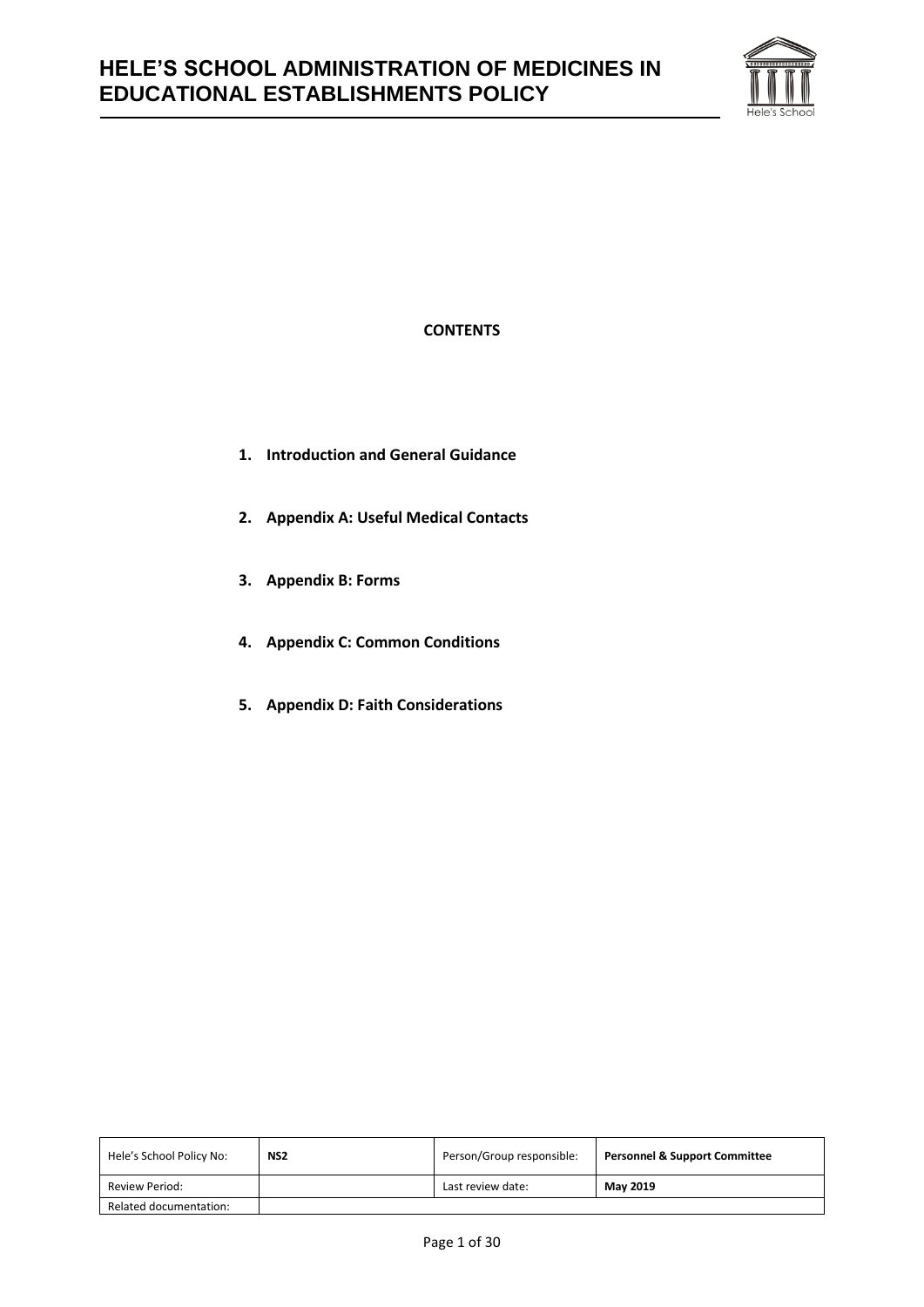

### **EDUCATIONAL ESTABLISHMENTS**

# **Introduction**

1. This document is based upon the Department for Education and Skills and the Department of Health guidance booklet: **"Managing Medicines in Schools and Early Years Settings"** (DfES/DH March 2005 – Reference 1448-2005DCL-EN – available at [www.teachernet.gov.uk](http://www.teachernet.gov.uk/) or

| Hele's School Policy No: | NS <sub>2</sub> | Person/Group responsible: | <b>Personnel &amp; Support Committee</b> |
|--------------------------|-----------------|---------------------------|------------------------------------------|
| Review Period:           |                 | Last review date:         | Mav 2019                                 |
| Related documentation:   |                 |                           |                                          |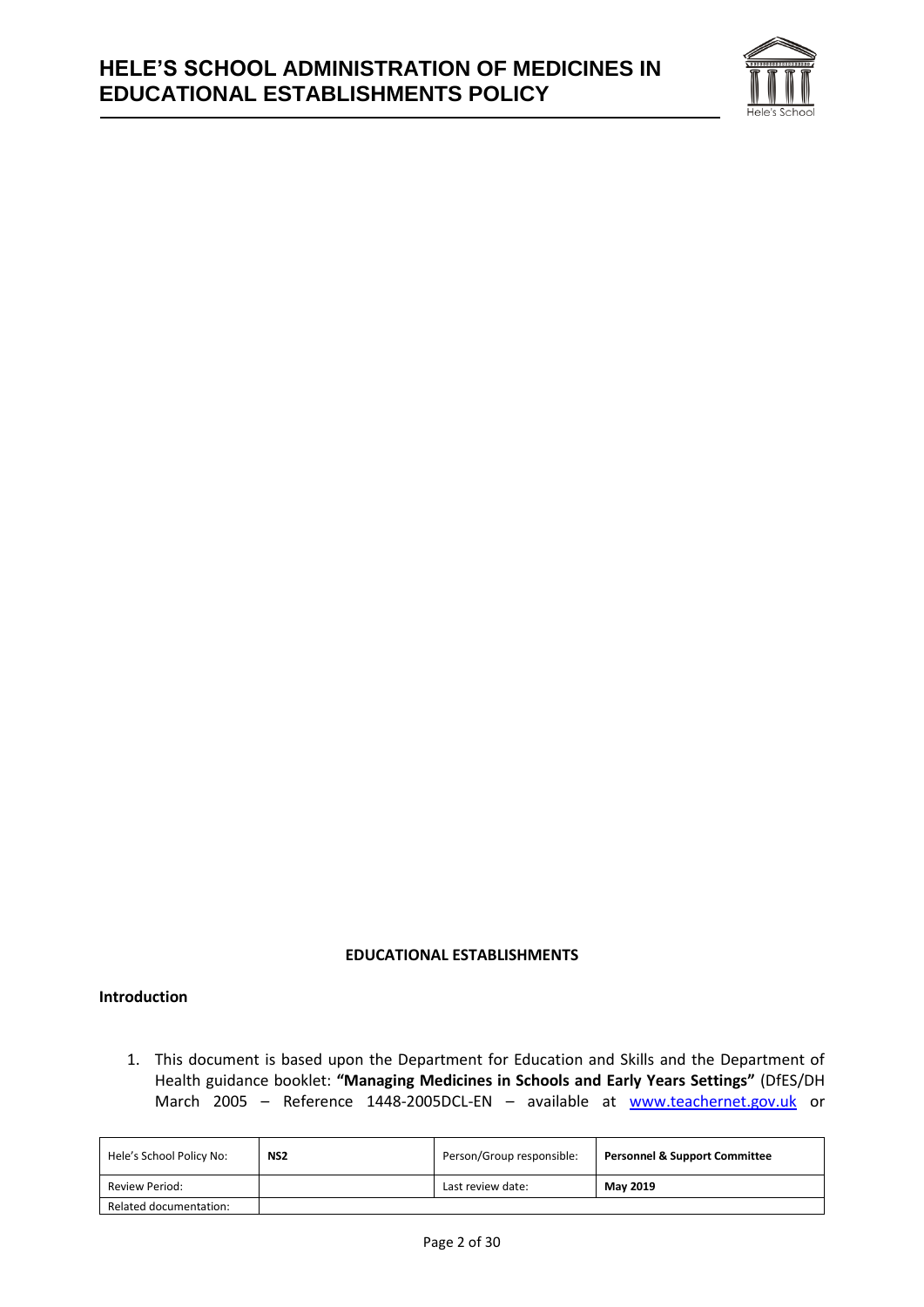

[http://publications.teachernet.gov.uk\)](http://publications.teachernet.gov.uk/). Page and paragraph numbers, where given below, refer to this DfES/DH guidance booklet. The Children & Families Act 2014 states that governing bodies must make arrangements for supporting pupils at school with medical conditions.

2. **Further guidance**, for example on curriculum activities such as physical education and outdoor pursuits, may be found in other Plymouth City Council publications. The **religious practices** of some faiths may also impact upon the administration of medicines: some examples are given in Appendix D to this document; guidance where required should be sought from the parents and faith groups themselves.

## **Responsibilities and Legal Framework**

- 3. Hele's School is **responsible** for the health and safety of children **while in their care**; in undertaking this duty of care, they are **dependent** on the accurate information from and cooperation of parents, as well as the support of health professionals.
- 4. **No member of staff should be compelled** to give medical treatment to a pupil (see page 6, paragraph 16 and page 35, paragraph 6 of the DfES/DH guidance booklet); **however**, teachers have a general legal duty to act in loco parentis. **All those caring for children**, including teachers, other school staff and day care staff in charge of children, have a **common law duty of care** to act like any reasonably prudent parent. This duty also extends to staff leading activities taking place off site, such as visits, outings or field trips.
- 5. Hele's School staff may, with appropriate training, assist with the administration of medication provided by parents and health professionals; however, **staff** (i.e. staff who are not health professionals themselves) **should not prescribe and administer medicines**. For instance, requests for paracetamol in the case of children's headaches or other pains should be politely refused and the problem referred to the parent through the school's or setting's usual communication processes.
- 6. It is hoped that through a combination of parental cooperation, the support of the City Council and the help of the School Health Service, staff will see the management of medicines as part of their pastoral role.
- 7. Hele's School is under a duty to **increase access** and should be aware of the circumstances in which children with medical needs are protected under the Disability Discrimination Act (DDA) 1995. The general guidance on inclusion, as outlined in the National Curriculum Inclusion Statement 2000, refers to the key principles of responding to children's diverse needs and **overcoming potential barriers to learning** (see page 5, paragraphs 8-12 of the DfES/DH guidance booklet).
- 8. Children with medical needs have the **same rights of admission** to school as other children and cannot be removed from school for medical reasons, except "in certain circumstances, e.g. where there is a risk to health and safety of staff and other pupils" (see page 35, paragraph 8 of the DfES/DH guidance booklet). Pupils with medical conditions should be properly supported so that they have full access to education including school trips and PE (see Medical Needs Policy).

| Hele's School Policy No: | NS <sub>2</sub> | Person/Group responsible: | <b>Personnel &amp; Support Committee</b> |
|--------------------------|-----------------|---------------------------|------------------------------------------|
| Review Period:           |                 | Last review date:         | Mav 2019                                 |
| Related documentation:   |                 |                           |                                          |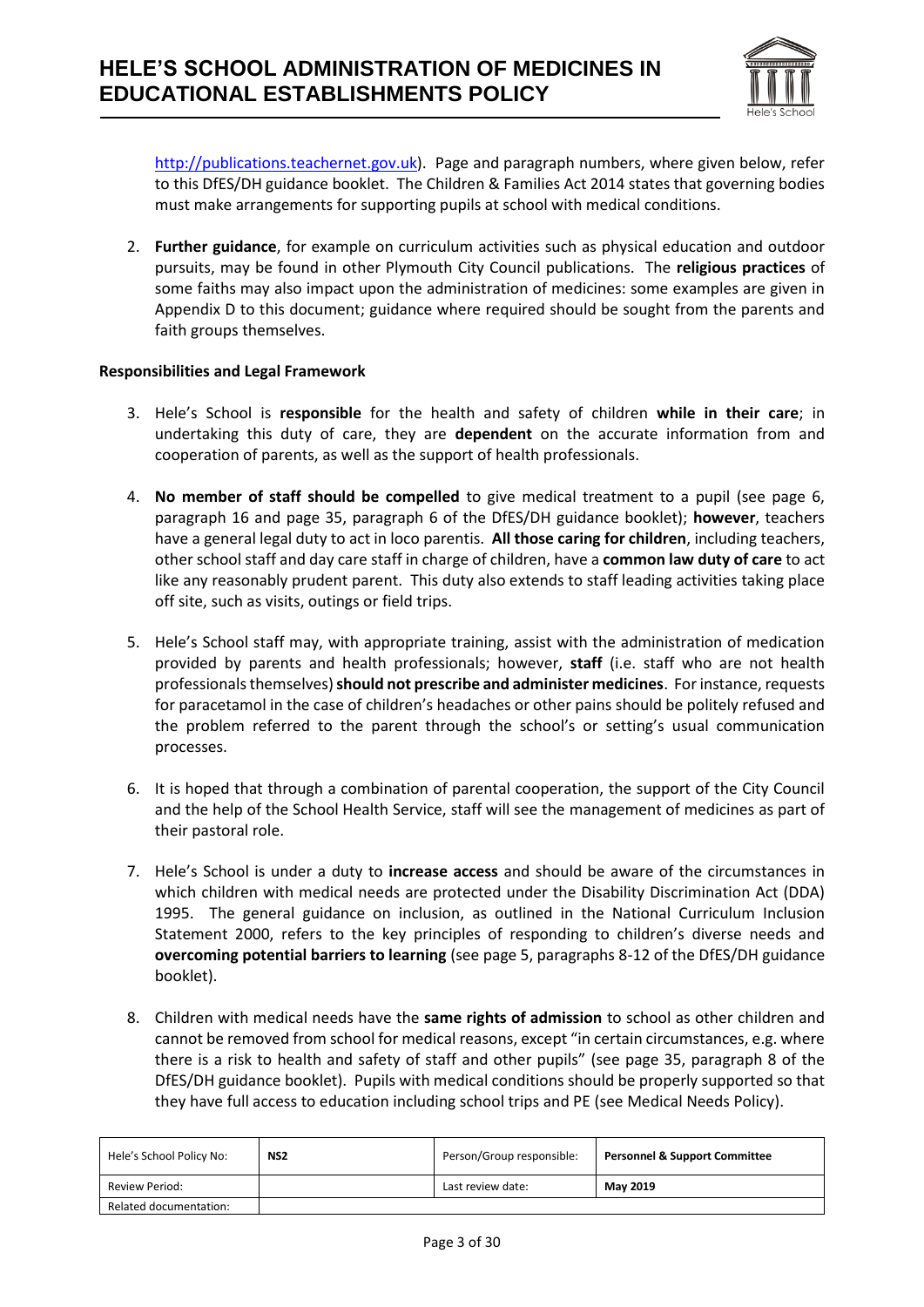

- 9. Legislation and regulations relevant to schools and settings in dealing with children's medical needs, include:
	- Medicines Act 1968
	- Misuse of Drugs Act 1971 and associated regulations
	- Health and Safety at Work etc Act 1974
	- Education Act 1996
	- Management of Health and Safety at Work Regulations 1999
	- The Education (School Premises) Regulations 1999
	- SEN and Disability Act (SENDA) 2001
	- Control of Substances Hazardous to Health Regulations (COSHH) 2002
	- Children & Families Act 2014
- 10. Further details of the acts and regulations are given in Annex A (Legal Framework) of the DfES/DH guidance booklet.

### **General Guidance on the Administration of Medicines**

- 11. Children with medical needs and requiring medicines may be identified as falling into one of **three categories**: there will be some pupils capable of self-administering treatment e.g. paracetamol for period pains, while some will require a certain level of supervision and others will need the medicine to be administered to them. Staff, with advice from the medical services if required, may note into which of these three categories each pupil will fall, as this could be helpful when dealing with a health care plan, an agreement to administer medicines or any forms recording medicines administered. For examples of recommended forms, see Section 6 ("Documentation") below and Annex B to this document.
- 12. Medicines must be **prescribed by a registered medical practitioner** and should not be given unless **parents have requested their use and signed the consent form**. Where medicines have been brought into school before parents have been able to complete a consent form, verbal or written permission must be sought form the parent. The general rule is that students should not bring non-prescribed medicines to school, if non-prescribed medicines are brought to school parents must complete and sign a consent form.
- 13. The practice of parents giving children small quantities of **proprietary medicines** to cope with minor ailments when away from home, as well as occasions when parents are convinced that **homeopathic remedies** are helpful to their children, may require further discussion with parents. Although these situations are unlikely to be potentially life-threatening or harmful, where proprietary medicines or homeopathic remedies are taken, it is still essential that parents sign the consent form (**AMEE 5** in Appendix B) and provide all the necessary information.
- 14. Medicines should only be taken to school when essential; **it is helpful, where clinically appropriate, if medicines are prescribed in dose frequencies which enable them to be taken**

| Hele's School Policy No: | NS <sub>2</sub> | Person/Group responsible: | <b>Personnel &amp; Support Committee</b> |
|--------------------------|-----------------|---------------------------|------------------------------------------|
| Review Period:           |                 | Last review date:         | May 2019                                 |
| Related documentation:   |                 |                           |                                          |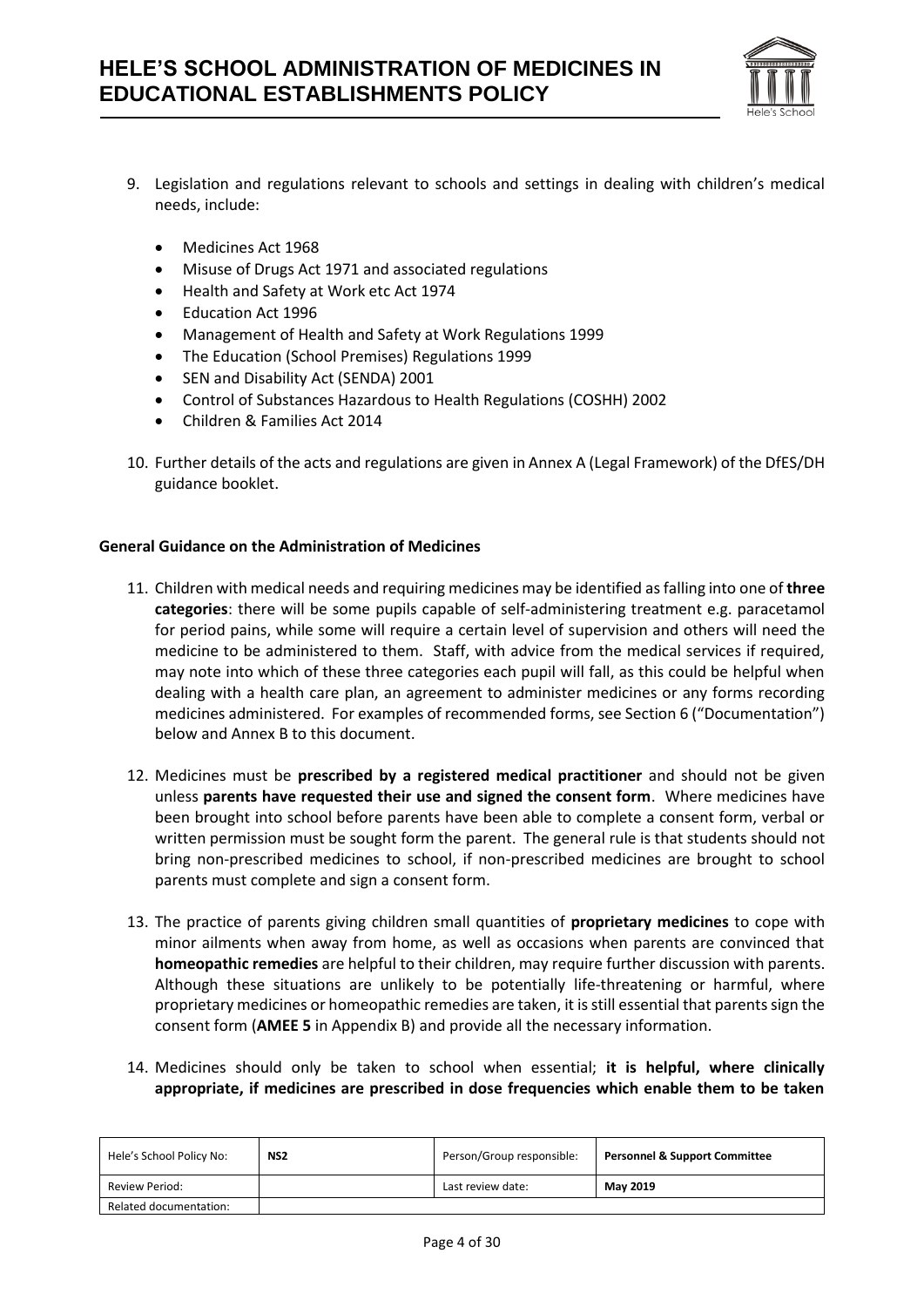

**outside school hours**. The medicines Standard of the National Service Framework (NSF) for Children recommends that:

- prescribers consider the use of medicines which need to be administered only once or twice a day so that they can be taken outside school hours
- prescribers consider providing two prescriptions for a child's medicine; one for home and one for use in the school or setting, avoiding the need for repackaging or relabelling of medicines: an example of this might also be reliever inhalers for asthma. (NB Providing two prescriptions would be inappropriate in the case of antibiotics.) If repackaging occurs, parents must ensure that medicines are clearly labelled with dosage and other essential instructions, and provided in the minimum quantity for the school or setting day.
- 15. Hele's School should **check** that medicines held on a child's behalf are '**in date**' and **clearly labelled** with the child's name and the recommended dosage. If medicines become out of date, **parents** should dispose of them in an approved way: any medicines not collected by parents should be taken to a local pharmacy for safe disposal.
- 16. The duty to ensure that the risks to others are properly controlled is set out in the Control of Substances Hazardous to Health Regulations 2002 (COSHH). All medicines, unless managed by individual students themselves, should be **stored in separate containers in a safe place** when not in use, in accordance with the product instructions and clearly labelled with the name of the child and details of dosage. "A safe place" means lockable storage and rooms in which drugs are kept should **not normally** be **accessible to students**. Storing drugs in a fridge in a staff room not used by students would be acceptable, unless security procedures relevant to controlled drugs are appropriate. **Controlled drugs**, which can be extremely dangerous if taken in the wrong quantities or by other children, should be kept in a locked, non-portable container, accessible only to staff nominated by the head teacher as the appropriate guardian, and records should be kept for audit purposes. Whenever possible and appropriate, children should know where their medicines are stored and who holds the key.
- 17. Further details of prescribed medicines, controlled drugs and non-prescription medicines may be found in Chapter 1 (Developing Medicines Policies) of the DfES/DH guidance booklet.
- 18. Emergency medicines such as asthma inhalers and adrenaline pens should not be locked away and should be **readily available** to children requiring them. In a large educational establishment this may mean having the medicines available in a number of different locations, so that they are accessible within five minutes from any area.
- 19. When **adrenaline pens** are prescribed (normally by the child's paediatrician) Hele's School should be informed and may request training for the relevant school staff who have agreed to help in their administration. With the support of the School Nursing Service, a health care plan will be drawn up and opportunities provided for annual training updates.
- 20. If required, **sharps boxes**, which must always be used for the disposal of needles, should be provided by parents, who may obtain boxes on prescription from the child's GP or paediatrician and should collect boxes for disposal. Schools and early years settings should be aware of the

| Hele's School Policy No: | NS <sub>2</sub> | Person/Group responsible: | <b>Personnel &amp; Support Committee</b> |
|--------------------------|-----------------|---------------------------|------------------------------------------|
| Review Period:           |                 | Last review date:         | May 2019                                 |
| Related documentation:   |                 |                           |                                          |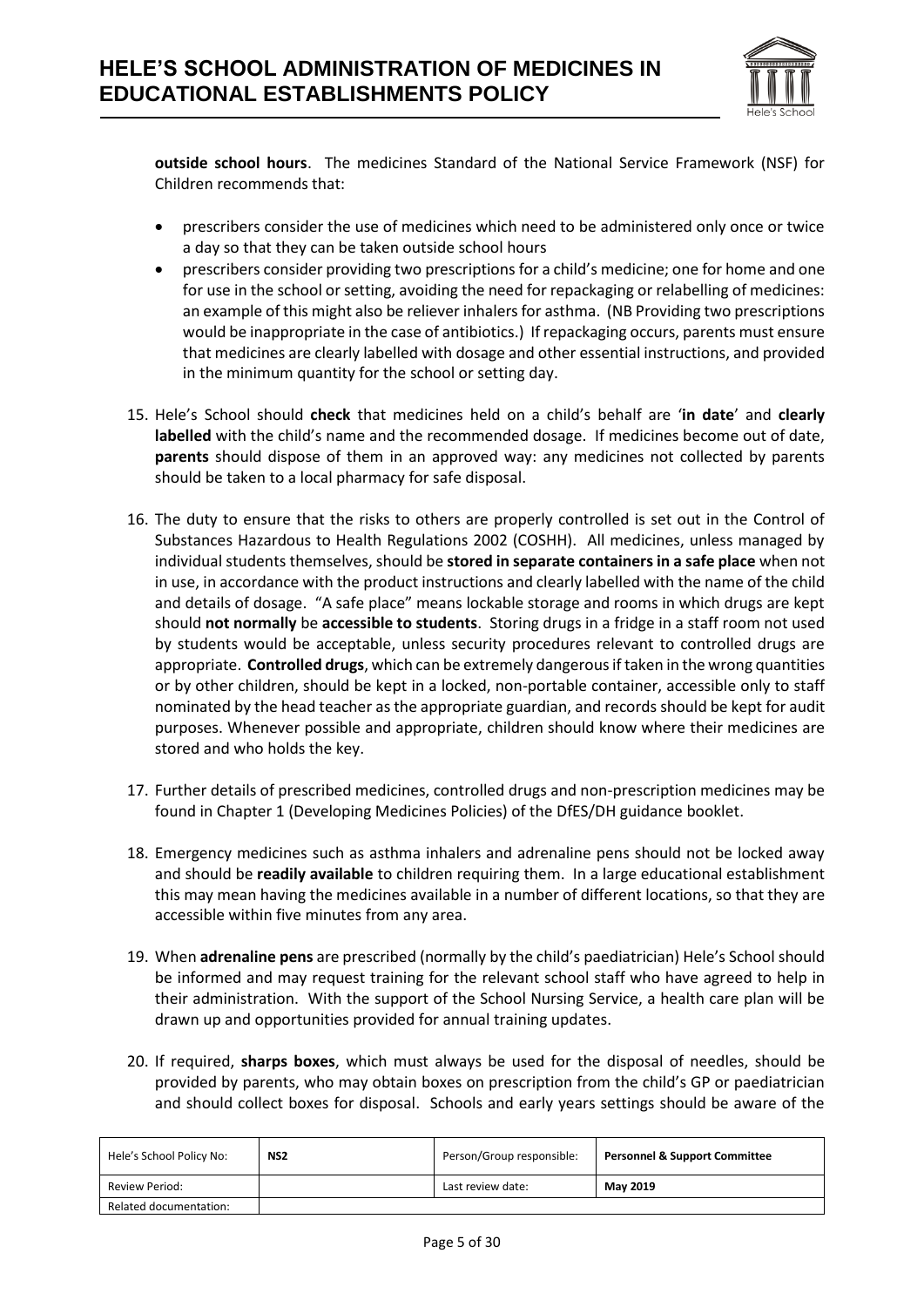

need to maintain **security of sharps boxes**, which are potential targets for theft. It is also important to remember that any individual suffering a **needle-stick injury** should go straight to Accident and Emergency

# **A Summary of Parental Responsibility**

- 21. Parents have the **prime responsibility** for their child's health and should provide schools and settings with the **necessary information** about their child's medical condition. For example, parents should ensure that a copy of the health care plan provided by the child's GP or relevant professional is made available to the school or setting, and must ensure that the school is informed of any change in condition, prescription or staff training need.
- 22. Parents, as defined in section 576 of the Education Act 1996, include any person who is not a parent of a child but has **parental responsibility for or care of a child**. It only requires one parent to agree or to request that medicines are administered. **Where parents disagree** over medical support, the disagreement must be resolved by the courts: the school or setting should continue to administer the medicine in line with the consent given and in accordance with the prescription, unless and until a court decides otherwise.
- 23. If a child is on regular medication it may be necessary for **two sets** of similar medicines to be kept; one at home and one at school. The child's GP or paediatrician should be willing to prescribe this, at parental request.
- 24. **Close co-operation** between parents, health professionals and the school is essential. However, the primary responsibility to make arrangements rests with parents, including being prepared to make alternative provision should any arrangements fail.
- 25. Further details regarding parental responsibility may be found in Chapter 2 (Roles and Responsibilities) of the DfES/DH guidance booklet.

### **Training**

- 26. The provision of **advice, support and training**, on request, on specific issues to do with the administration of medicines as well as on more general issues, is accessed via the School Nursing Service: trade unions and other professional associations offer training but, in particular, epipen, Midazolam and Stesolid training should be provided by the School Nursing Service .
- 27. Although the majority of medicines are given by mouth in liquid form or as tablets, training is recommended. Asthma, diabetes, epilepsy and severe allergic reaction (anaphylaxis) are medical conditions that commonly cause most concern and need for training in schools and settings. General guidance on these conditions and the administration of medicines is to be found in Appendix C to this document (which is based upon Chapter 5 of the DfES/DH guidance booklet, revised and updated by local health professionals). The School Nursing Service (in the case of

| Hele's School Policy No: | NS <sub>2</sub> | Person/Group responsible: | <b>Personnel &amp; Support Committee</b> |
|--------------------------|-----------------|---------------------------|------------------------------------------|
| Review Period:           |                 | Last review date:         | May 2019                                 |
| Related documentation:   |                 |                           |                                          |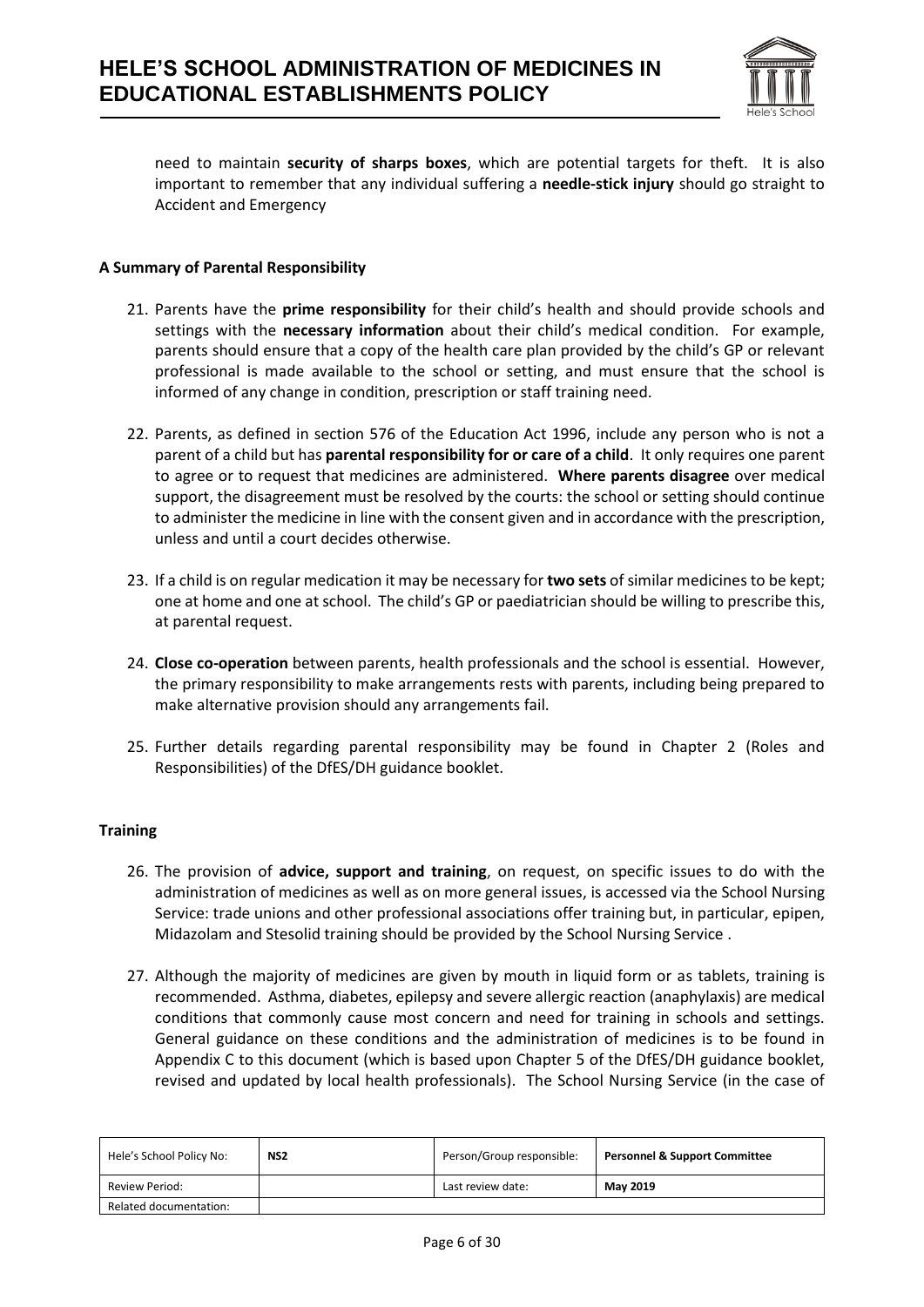

schools) and the Health Visiting Service (in the case of early years settings) will provide **specific training** for school or setting staff, **on request**.

- 28. First aid training for school staff should cover aspects of the administration of medicines which could present a risk, in order that contingency plans can be prepared for the event of an accident or emergency.
- 29. Training should cover the need for confidentiality.
- 30. Staff should not give prescription medicines or undertake health care procedures without appropriate training (updated to reflect individual healthcare plans at all times) from a healthcare professional. A first-aid certificate does not constitute appropriate training in supporting children with medical conditions.
- 31. The school nurse or other suitably qualified healthcare professional should confirm that staff are proficient before providing support to a specific child.
- 32. The school nurse should be able to advise on training that will help ensure that all health conditions affecting pupils in the school are understood fully. This includes preventative and emergency measures so that staff can recognise and act quickly when a problem occurs.
- 33. Parents should be asked for their views and may be able to support school staff by explaining how their child's needs can be met. They should provide specific advice, but should not be the sole trainer.
- 34. Medicines should only be administered at school when it would be detrimental to a child's health or school attendance not to do so.

### **Policy Checklist**

- 35. Schools and settings are encouraged to develop policies and procedures that draw on the overall policy contained in this document and are amended for their particular circumstances regarding administrative procedures, staff responsibilities and layout of buildings.
- 36. The DfES/DH guidance states that an administration of medicines policy should cover:
- procedures for managing prescription medicines which need to be taken during the school or setting day
- procedures for managing prescription medicines on trips and outings
- a clear statement on the roles and responsibility of staff managing administration of medicines, and for administering or supervising the administration of medicines
- a clear statement on parental responsibilities in respect of their child's medical needs
- the need for prior written agreement from parents for any medicines to be given to a child
- the circumstances in which children may take any non-prescription medicines
- the school or setting policy on assisting children with long-term or complex medical needs
- policy on children carrying and taking their medicines themselves i.e. older children being able

| Hele's School Policy No: | NS <sub>2</sub> | Person/Group responsible: | <b>Personnel &amp; Support Committee</b> |
|--------------------------|-----------------|---------------------------|------------------------------------------|
| Review Period:           |                 | Last review date:         | May 2019                                 |
| Related documentation:   |                 |                           |                                          |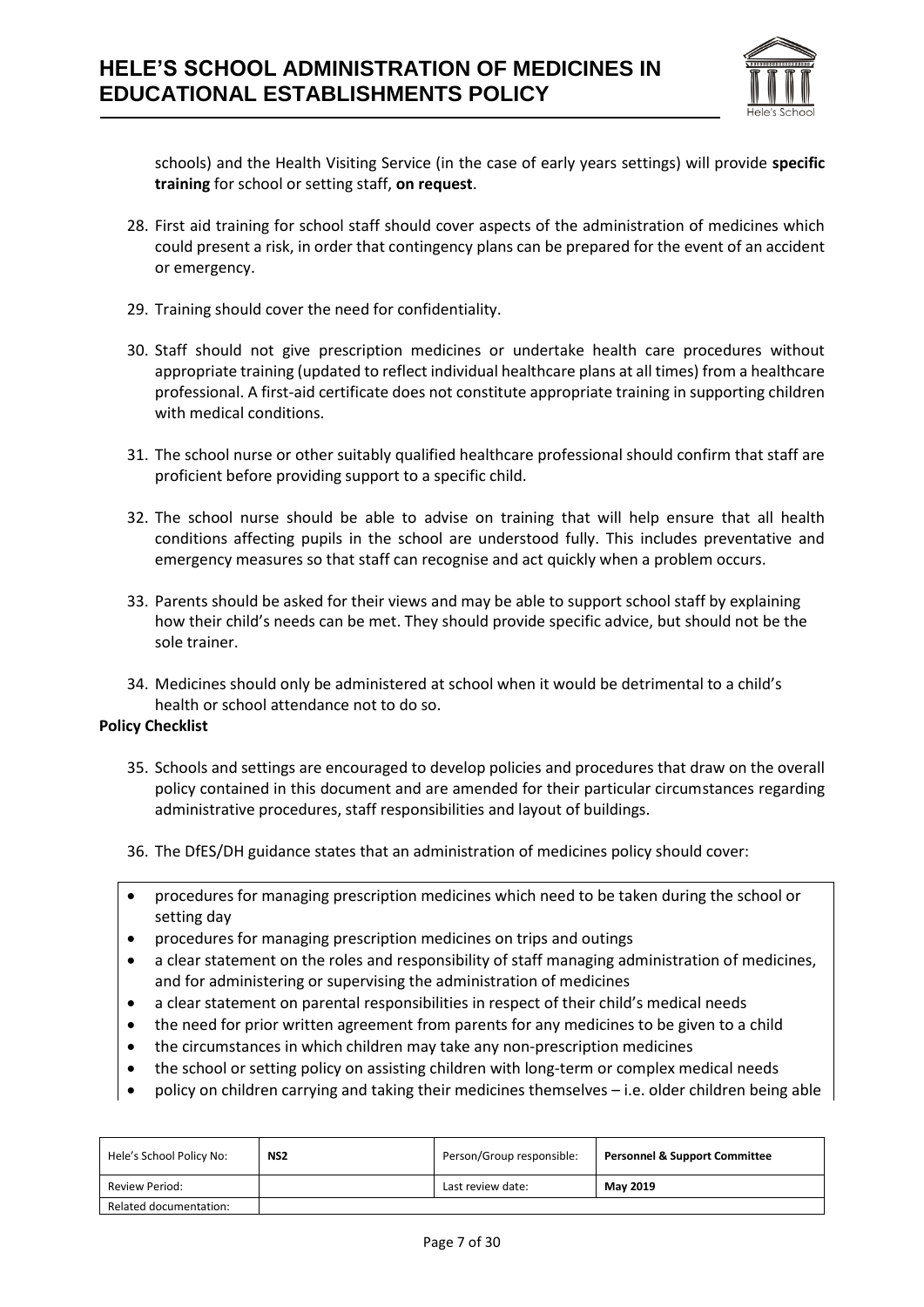

to carry their own medicines

- staff training in managing medicines safely and supporting an identified individual child
- record keeping
- safe storage of medicines
- access to the school's emergency procedures
- risk assessment and management procedures
- safe disposal of sharps
- 37. The purpose of this document is to help to clarify responsibilities, forms and procedures: it is understood that many of the above policies will already be in place in schools and settings. It is also recognised that schools have always enjoyed excellent support from health professionals.

### **Health and Safety Responsibilities**

38. This document is in line with the Local Authority's Health and Safety Policy and Guidelines. The Health and Safety Executive takes the view that providing management and staff act in accordance with the Health and Safety Policy and Guidelines, asking for advice if in doubt, there should be no difficulty in meeting health and safety obligations, within the protection of the Local Authority's insurance policies.

| Hele's School Policy No: | NS <sub>2</sub> | Person/Group responsible: | <b>Personnel &amp; Support Committee</b> |
|--------------------------|-----------------|---------------------------|------------------------------------------|
| Review Period:           |                 | Last review date:         | May 2019                                 |
| Related documentation:   |                 |                           |                                          |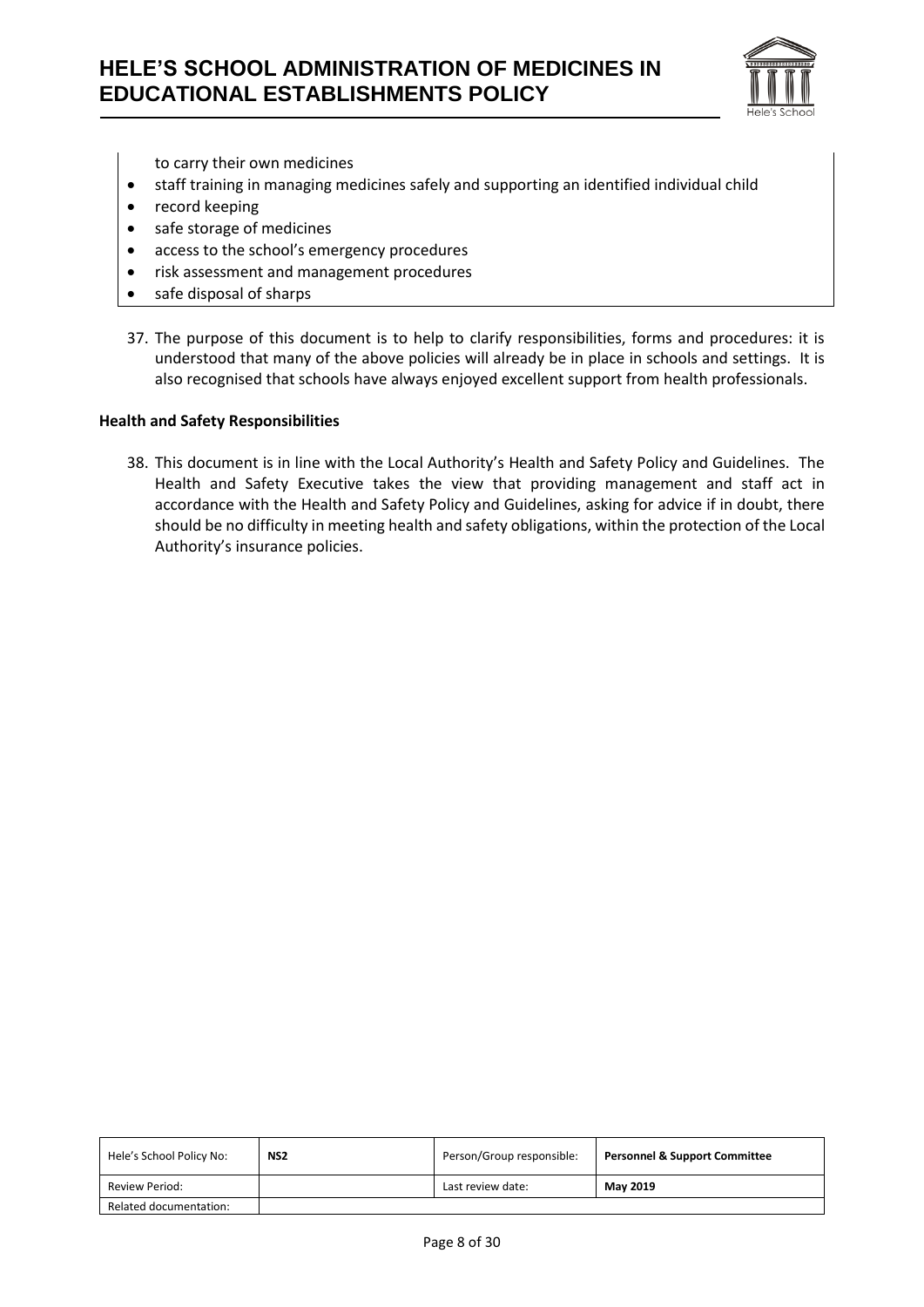

### **Appendix A: USEFUL CONTACTS**:

**Allergy UK** Allergy Help Line: (01322) 619864 Website: [www.allergyfoundation.com](http://www.allergyfoundation.com/)

### **The Anaphylaxis Campaign**

Helpline: (01252) 542029 Website: www.anaphylaxis.org.uk and [www.allergyinschools.co.uk](http://www.allergyinschools.co.uk/)

**Association for Spina Bifida and Hydrocephalus** Tel: (01733) 555988 (9am to 5pm) Website: [www.asbah.org](http://www.asbah.org/)

**Asthma UK** (formerly the National Asthma Campaign) Adviceline: 08457 01 02 03 (Mon-Fri 9am to 5pm) Website: [www.asthma.org.uk](http://www.asthma.org.uk/)

**Council for Disabled Children** Tel: (020) 7843 1900 Website: [www.ncb.org.uk/cdc/](http://www.ncb.org.uk/cdc/)

**Contact a Family** Helpline: 0808 808 3555 Website: [www.cafamily.org.uk](http://www.cafamily.org.uk/)

### **Cystic Fibrosis Trust**

Tel: (020) 8464 7211 (Out of hours: (020) 8464 0623) Website: [www.cftrust.org.uk](http://www.cftrust.org.uk/)

### **Diabetes UK**

Careline: 0345 123 2399 (Weekdays 9am to 5pm) Website: [www.diabetes.org.uk](http://www.diabetes.org.uk/)

**Department for Education and Skills** Tel: 0870 000 2288 Website: [www.dfes.gov.uk](http://www.dfes.gov.uk/)

**Department of Health** Tel: (020) 7210 4850 Website: [www.dh.gov.uk](http://www.dh.gov.uk/)

# **Disability Rights Commission (DRC)**

DRC helpline: 08457 622633 Textphone: 08457 622 644

| Hele's School Policy No: | NS <sub>2</sub> | Person/Group responsible: | <b>Personnel &amp; Support Committee</b> |
|--------------------------|-----------------|---------------------------|------------------------------------------|
| Review Period:           |                 | Last review date:         | May 2019                                 |
| Related documentation:   |                 |                           |                                          |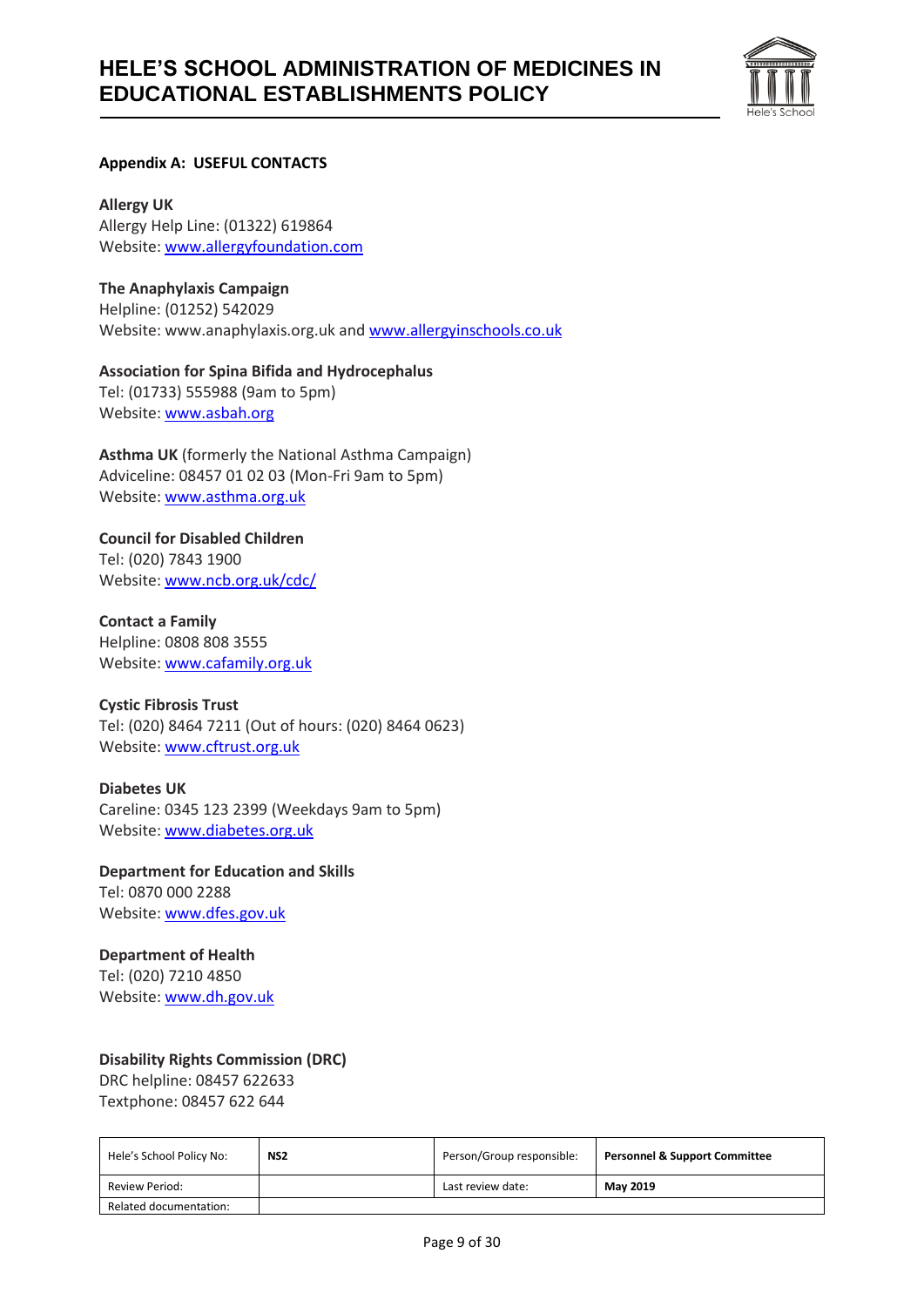

Fax: 08457 778878 Website: [www.drc-gb.org](http://www.drc-gb.org/)

## **Epilepsy Action**

Freephone Helpline: 0808 800 5050 (Monday – Thursday 9am to 4.30pm, Friday 9am to 4pm) Website: [www.epilepsy.org.uk](http://www.epilepsy.org.uk/)

**Health and Safety Executive (HSE)** HSE Infoline: 08701 545500 (Mon-Fri 8am-6pm) Website: [www.hse.gov.uk](http://www.hse.gov.uk/)

**Health Education Trust** Tel: (01789) 773915 Website: [www.healthedtrust.com](http://www.healthedtrust.com/)

**Hyperactive Children's Support Group** Tel: (01243) 551313 Website: [www.hacsg.org.uk](http://www.hacsg.org.uk/)

# **MENCAP**

Telephone: (020) 7454 0454 Website: [www.mencap.org.uk](http://www.mencap.org.uk/)

## **National Eczema Society**

Helpline: 0870 241 3604 (Mon-Fri 8am to 8pm) Website: [www.eczema.org](http://www.eczema.org/)

### **National Society for Epilepsy**

Helpline: (01494) 601400 (Mon-Fri 10am to 4pm) Website: [www.epilepsynse.org.uk](http://www.epilepsynse.org.uk/)

# **Psoriasis Association**

Tel: 0845 676 0076 (Mon-Thurs 9.15am to 4.45pm Fri 9.15am to 16.15pm) Website: [www.psoriasis-association.org.uk/](http://www.psoriasis-association.org.uk/)

### **Sure Start**

Tel: 0870 000 2288 Website: [www.surestart.gov.uk](http://www.surestart.gov.uk/)

| Hele's School Policy No: | NS <sub>2</sub> | Person/Group responsible: | <b>Personnel &amp; Support Committee</b> |
|--------------------------|-----------------|---------------------------|------------------------------------------|
| Review Period:           |                 | Last review date:         | <b>May 2019</b>                          |
| Related documentation:   |                 |                           |                                          |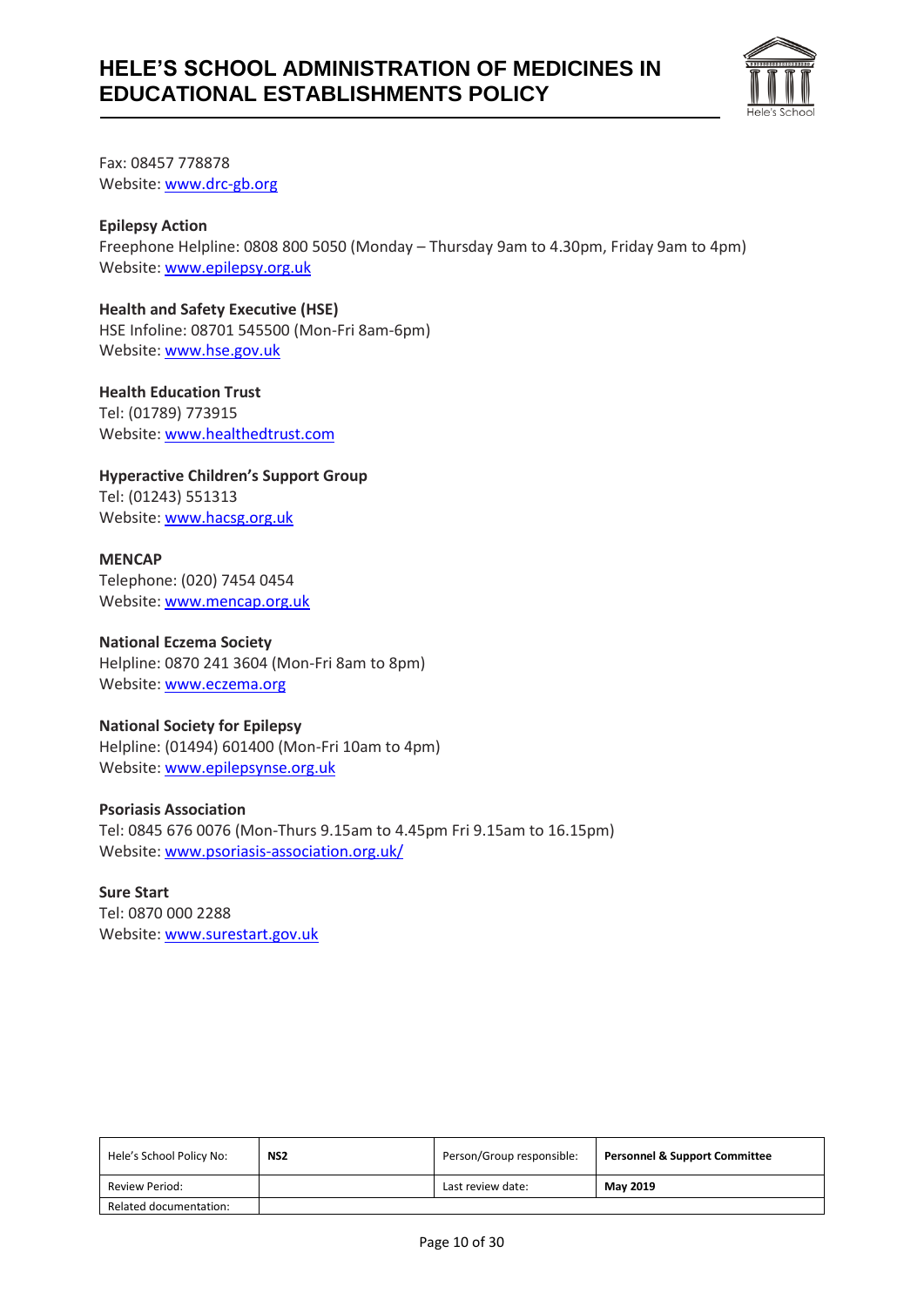

# **Appendix B: FORMS**

Healthcare Plan

Parental agreement for school/setting to administer medicines

Record of medicines administered to children

Authorisation for administration of rectal diazepam

| Hele's School Policy No: | NS <sub>2</sub> | Person/Group responsible: | <b>Personnel &amp; Support Committee</b> |
|--------------------------|-----------------|---------------------------|------------------------------------------|
| Review Period:           |                 | Last review date:         | May 2019                                 |
| Related documentation:   |                 |                           |                                          |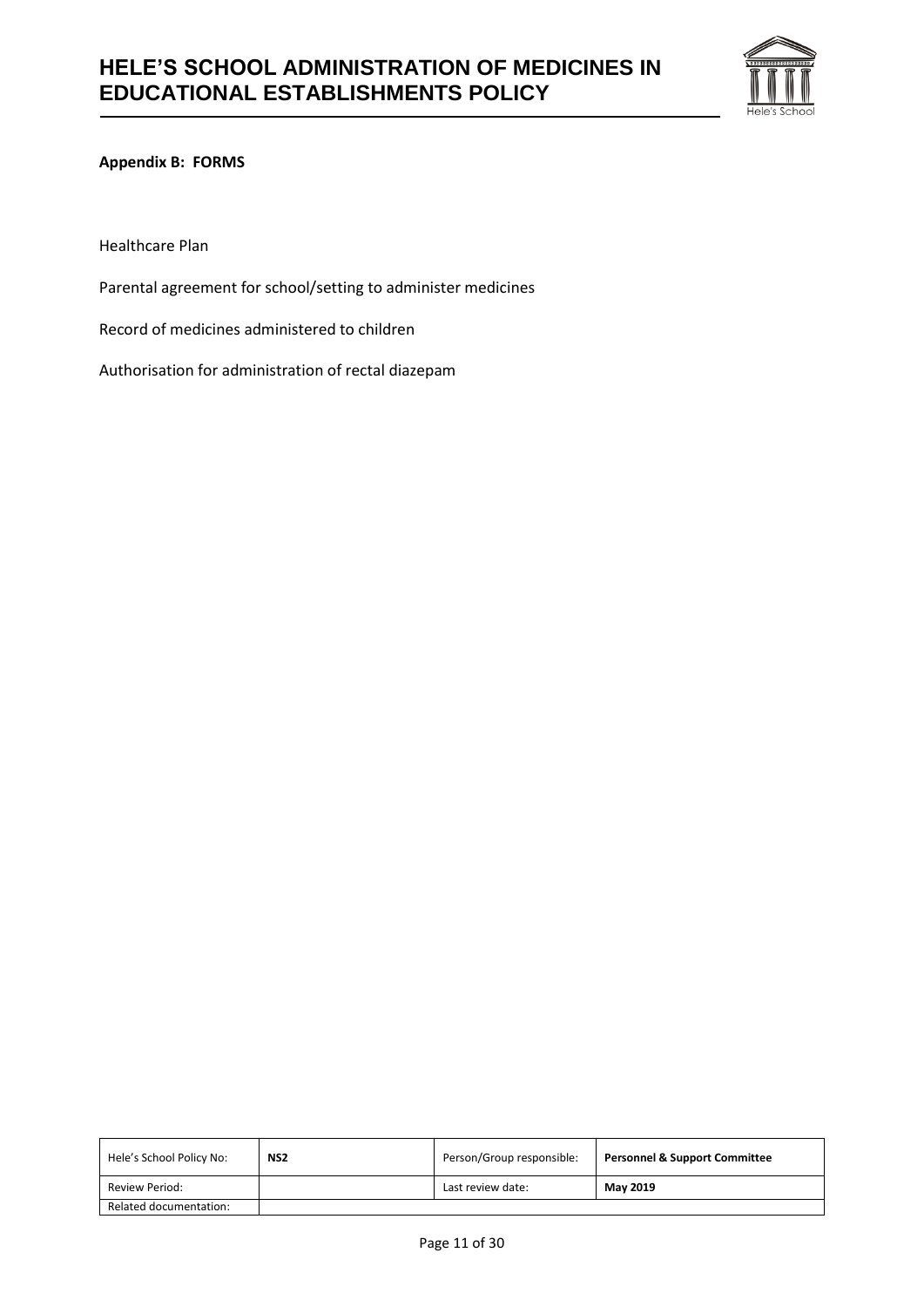

# **Healthcare Plan**

|  | Part A – For completion by parent |  |  |
|--|-----------------------------------|--|--|
|--|-----------------------------------|--|--|

| Name of School/Setting                |  |
|---------------------------------------|--|
| Child's name                          |  |
| Group/Class/Form                      |  |
| Date of Birth                         |  |
| Child's Address                       |  |
| <b>Medical Diagnosis or Condition</b> |  |
| Date                                  |  |
| Review date                           |  |

# **CONTACT INFORMATION**

| <b>Family contact 1</b><br><b>Family contact 2</b> |          |  |                  |          |  |
|----------------------------------------------------|----------|--|------------------|----------|--|
|                                                    |          |  |                  |          |  |
| Name                                               |          |  | Name             |          |  |
|                                                    |          |  |                  |          |  |
| Phone No. (work)                                   |          |  | Phone No. (work) |          |  |
|                                                    |          |  |                  |          |  |
|                                                    | (home)   |  |                  | (home)   |  |
|                                                    |          |  |                  |          |  |
|                                                    | (mobile) |  |                  | (mobile) |  |

| <b>Clinic/Hospital contact</b> | GP        |
|--------------------------------|-----------|
| Name                           | Name      |
| Phone No.                      | Phone No. |

| Hele's School Policy No: | NS <sub>2</sub> | Person/Group responsible: | <b>Personnel &amp; Support Committee</b> |
|--------------------------|-----------------|---------------------------|------------------------------------------|
| Review Period:           |                 | Last review date:         | May 2019                                 |
| Related documentation:   |                 |                           |                                          |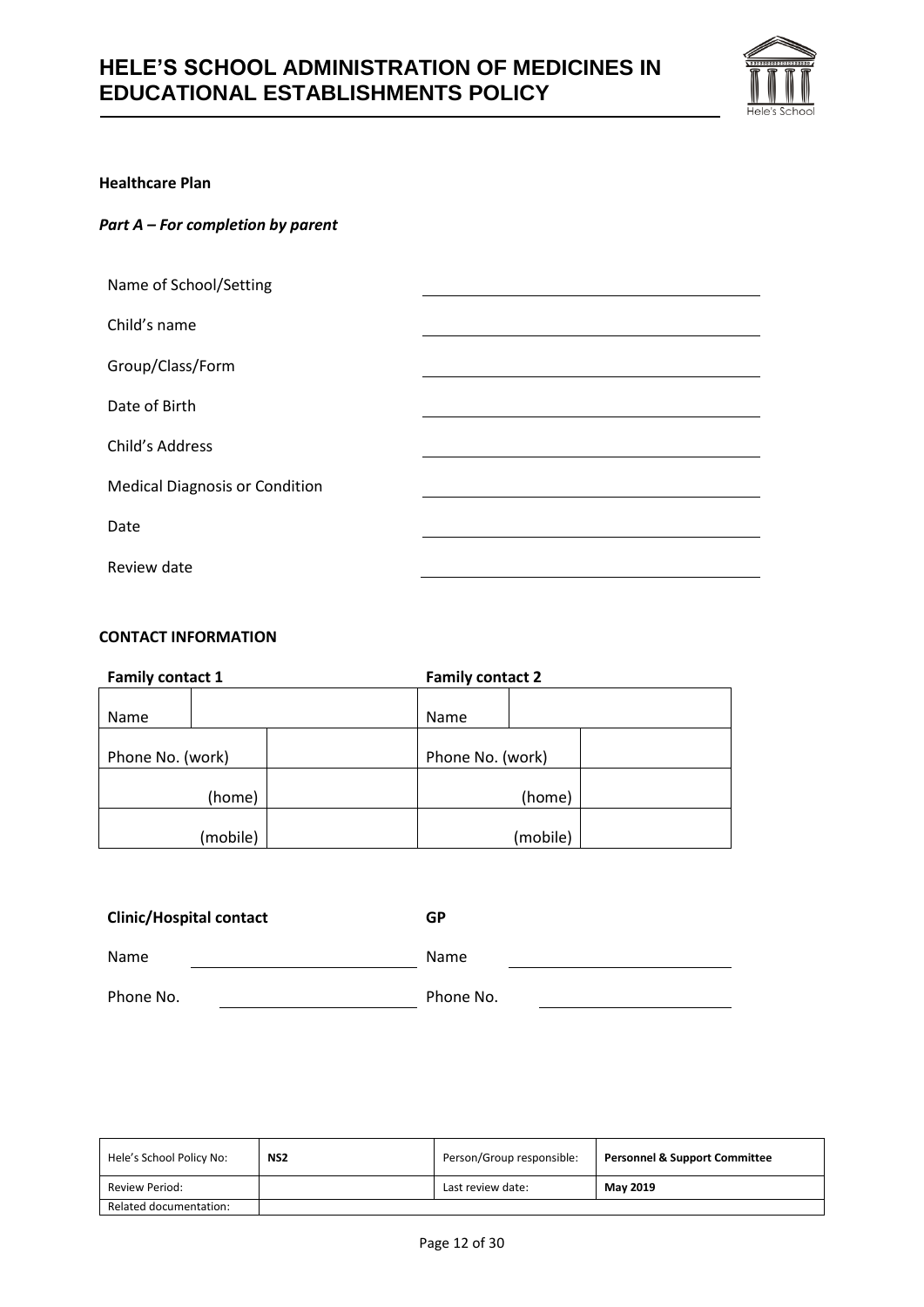

### *Part B – For Completion by the appropriate health professional*

Describe medical needs and give details of child's symptoms:

Daily care requirements: (e.g. before sport/at lunchtime)

Describe what constitutes an emergency for the child, and the action to take if this occurs:

Follow up care:

Who is responsible in an Emergency: (State if different for off-site activities)

Form copied to:

| Hele's School Policy No: | NS <sub>2</sub> | Person/Group responsible: | <b>Personnel &amp; Support Committee</b> |
|--------------------------|-----------------|---------------------------|------------------------------------------|
| Review Period:           |                 | Last review date:         | Mav 2019                                 |
| Related documentation:   |                 |                           |                                          |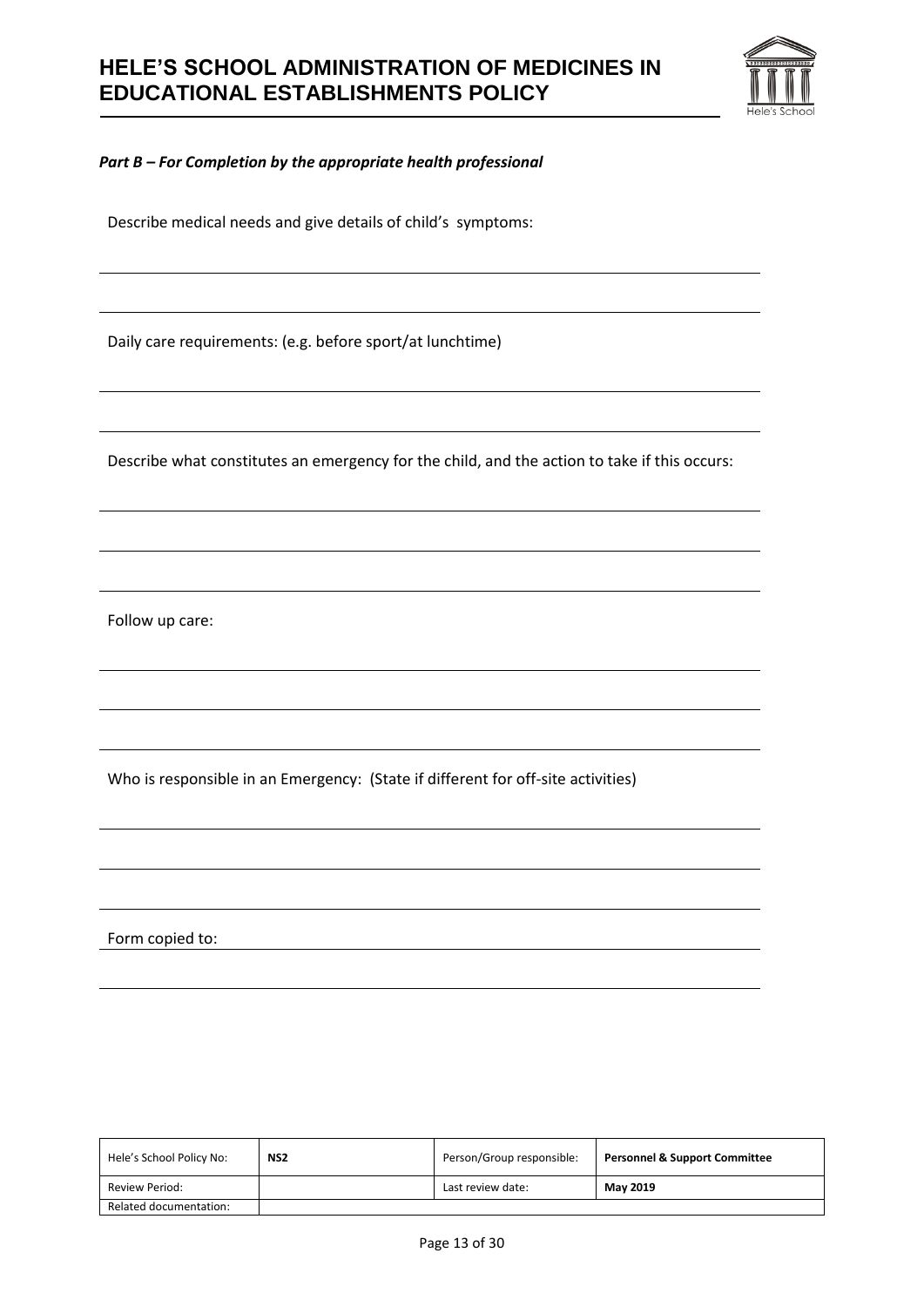

### DEPARTMENT FOR LIFELONG LEARNING

### **ADMINISTRATION OF MEDICINES IN SCHOOLS**

| Name of Pupil: |  |
|----------------|--|
| Address:       |  |
|                |  |
|                |  |
| Medicine:      |  |
| Dose:          |  |

### **Parental Consent**

Related documentation:

| 1.                    |                                                                                           | I give my permission for the Headteacher / Principal (or their nominee) to administer the<br>medicine to my child during the time they are at school. |                           |                                                                                                   |  |  |  |
|-----------------------|-------------------------------------------------------------------------------------------|-------------------------------------------------------------------------------------------------------------------------------------------------------|---------------------------|---------------------------------------------------------------------------------------------------|--|--|--|
| Signed:               |                                                                                           |                                                                                                                                                       |                           |                                                                                                   |  |  |  |
| Name:                 |                                                                                           |                                                                                                                                                       |                           |                                                                                                   |  |  |  |
|                       |                                                                                           | (Parent / guardian / Person with parental responsibility)                                                                                             |                           |                                                                                                   |  |  |  |
| 2.                    | manage its use.                                                                           |                                                                                                                                                       |                           | I give my permission for my child to carry their asthma inhaler with them whilst at school and to |  |  |  |
| Signed:               |                                                                                           |                                                                                                                                                       |                           |                                                                                                   |  |  |  |
| Name:                 |                                                                                           |                                                                                                                                                       |                           |                                                                                                   |  |  |  |
|                       |                                                                                           | (Person with parental responsibility)                                                                                                                 |                           |                                                                                                   |  |  |  |
| 3.                    | I give my permission for my child to manage the use of its own pen injector for diabetes. |                                                                                                                                                       |                           |                                                                                                   |  |  |  |
| Signed:               |                                                                                           |                                                                                                                                                       |                           |                                                                                                   |  |  |  |
| Name:                 |                                                                                           |                                                                                                                                                       |                           |                                                                                                   |  |  |  |
|                       | Hele's School Policy No:                                                                  | NS <sub>2</sub>                                                                                                                                       | Person/Group responsible: | <b>Personnel &amp; Support Committee</b>                                                          |  |  |  |
| <b>Review Period:</b> |                                                                                           |                                                                                                                                                       | Last review date:         | May 2019                                                                                          |  |  |  |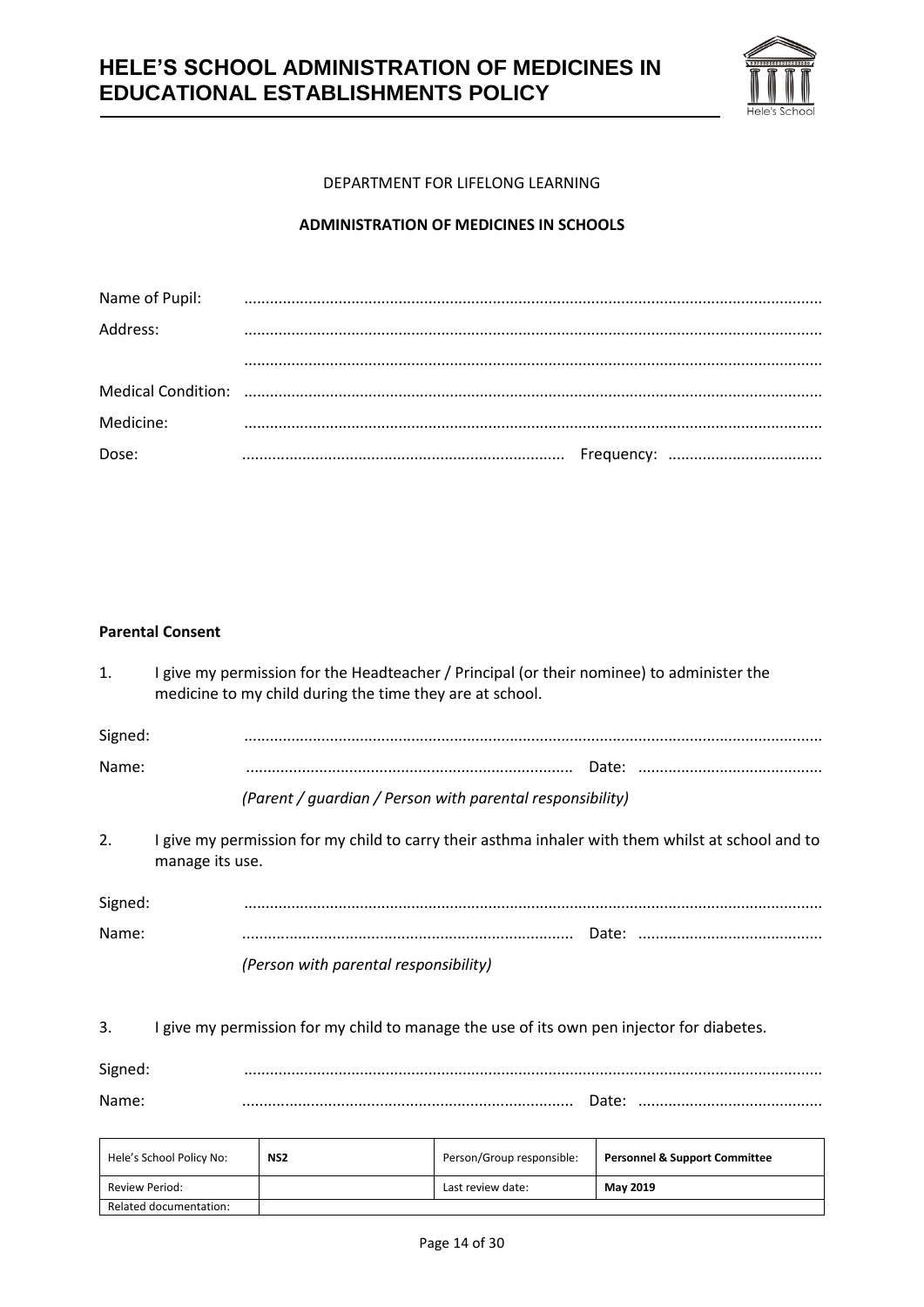

*(Person with parental responsibility)*

## **NOTES OF GUIDANCE**

• The Headteacher / Principal (or their nominee) will only administer medicines prescribed by a doctor.

*.*

- This form should be completed by the parent, guardian or person with parental responsibility for the pupil / student and be delivered personally, together with the medicine, to the Headteacher / Principal.
- The medicine should be in date and clearly labelled with:
	- o Its contents;
	- o The owners name;
	- o Dosage and frequency;
	- o Name of prescribing doctor.
- The information overleaf is requested, in confidence, to ensure that Hele's School is fully aware of the medical needs of your child.

While no staff member can be compelled to give medical treatment to a pupil / student, it is hoped that the support given through parental consent, the support of Hele's School through these guidelines and the help of the School Medical Services will encourage them to see this as part of the pastoral role.

### **Where such arrangements fail it is the parents' responsibility to make appropriate alternative arrangements.**

| Hele's School Policy No: | NS <sub>2</sub> | Person/Group responsible: | <b>Personnel &amp; Support Committee</b> |
|--------------------------|-----------------|---------------------------|------------------------------------------|
| Review Period:           |                 | Last review date:         | May 2019                                 |
| Related documentation:   |                 |                           |                                          |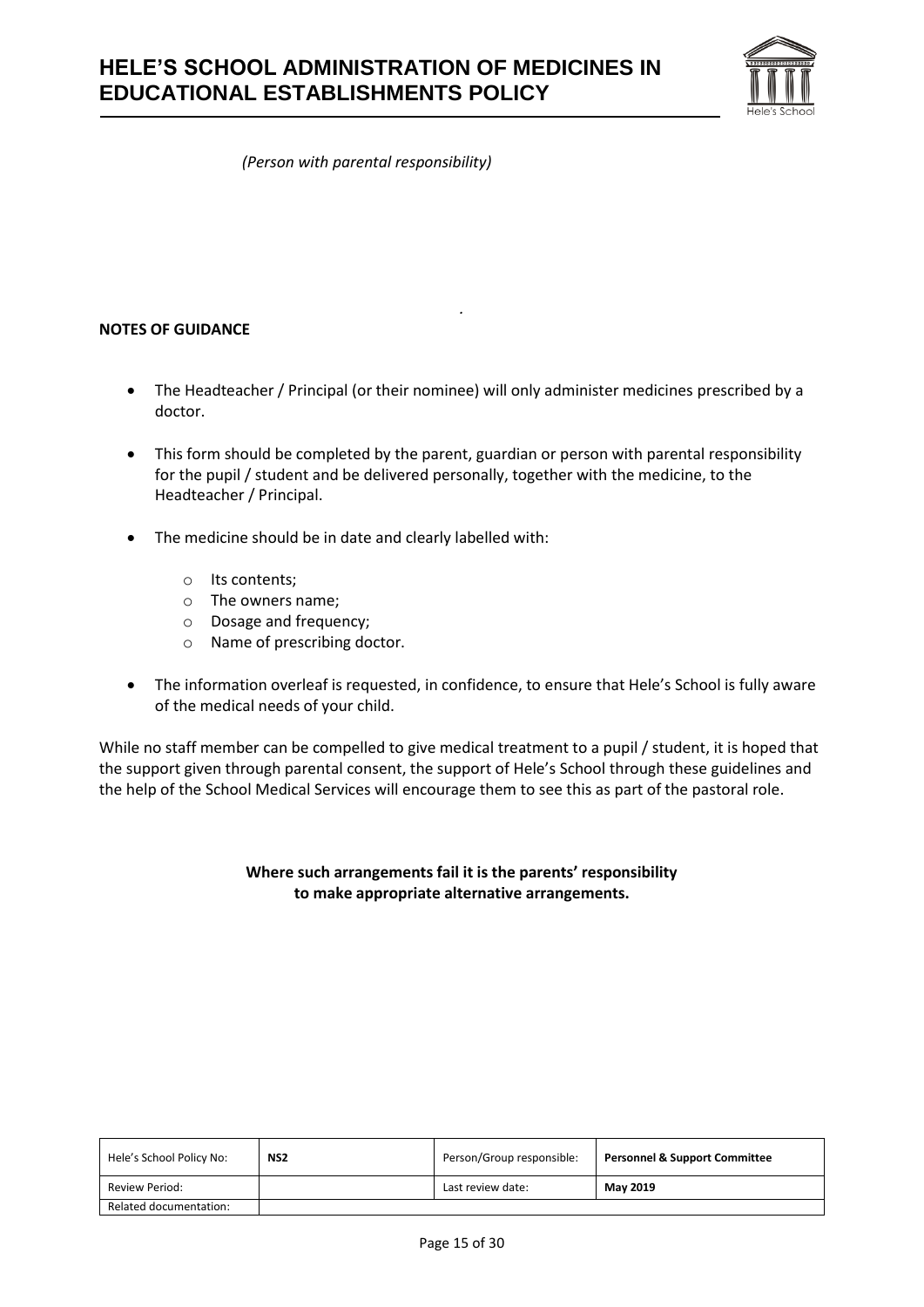

# **Record of medicines administered in school/setting to all children**

Name of School/Setting

| Date | Name of pupil | <b>Medicine</b> | <b>Dosage</b> | Any reactions/<br>additional notes | Time of day | Signature | <b>Print name</b> |
|------|---------------|-----------------|---------------|------------------------------------|-------------|-----------|-------------------|
|      |               |                 |               |                                    |             |           |                   |
|      |               |                 |               |                                    |             |           |                   |
|      |               |                 |               |                                    |             |           |                   |
|      |               |                 |               |                                    |             |           |                   |
|      |               |                 |               |                                    |             |           |                   |
|      |               |                 |               |                                    |             |           |                   |

| Hele's School Policy No: | NS <sub>2</sub> | Person/Group responsible: | <b>Personnel &amp; Support Committee</b> |
|--------------------------|-----------------|---------------------------|------------------------------------------|
| Review Period:           |                 | Last review date:         | May 2019                                 |
| Related documentation:   |                 |                           |                                          |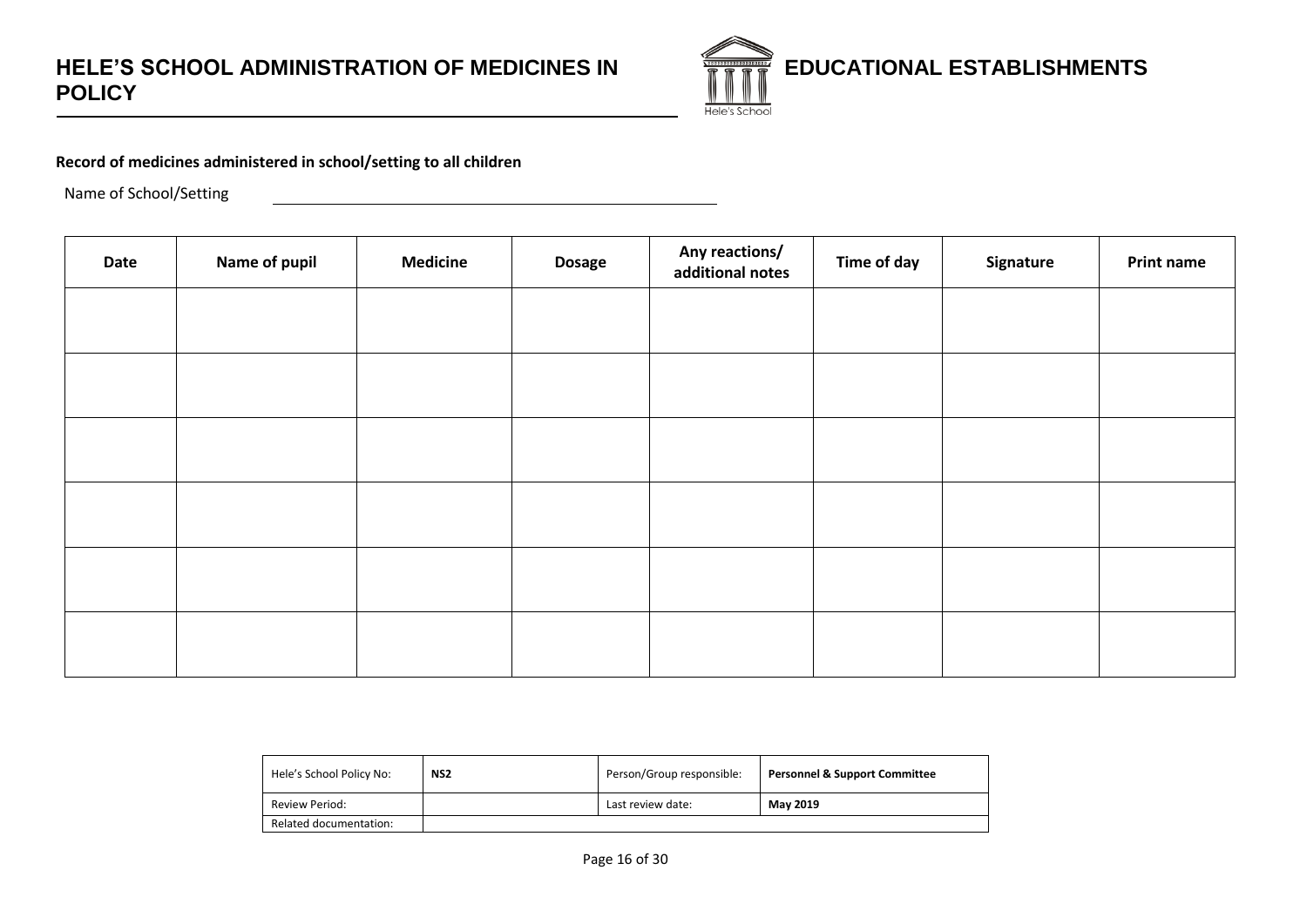# **POLICY**



| Date | Name of pupil | <b>Medicine</b> | <b>Dosage</b> | Any reactions/<br>additional notes | Time of day | Signature | <b>Print name</b> |
|------|---------------|-----------------|---------------|------------------------------------|-------------|-----------|-------------------|
|      |               |                 |               |                                    |             |           |                   |
|      |               |                 |               |                                    |             |           |                   |
|      |               |                 |               |                                    |             |           |                   |
|      |               |                 |               |                                    |             |           |                   |
|      |               |                 |               |                                    |             |           |                   |
|      |               |                 |               |                                    |             |           |                   |
|      |               |                 |               |                                    |             |           |                   |

| Hele's School Policy No: | NS <sub>2</sub> | Person/Group responsible: | <b>Personnel &amp; Support Committee</b> |
|--------------------------|-----------------|---------------------------|------------------------------------------|
| Review Period:           |                 | Last review date:         | Mav 2019                                 |
| Related documentation:   |                 |                           |                                          |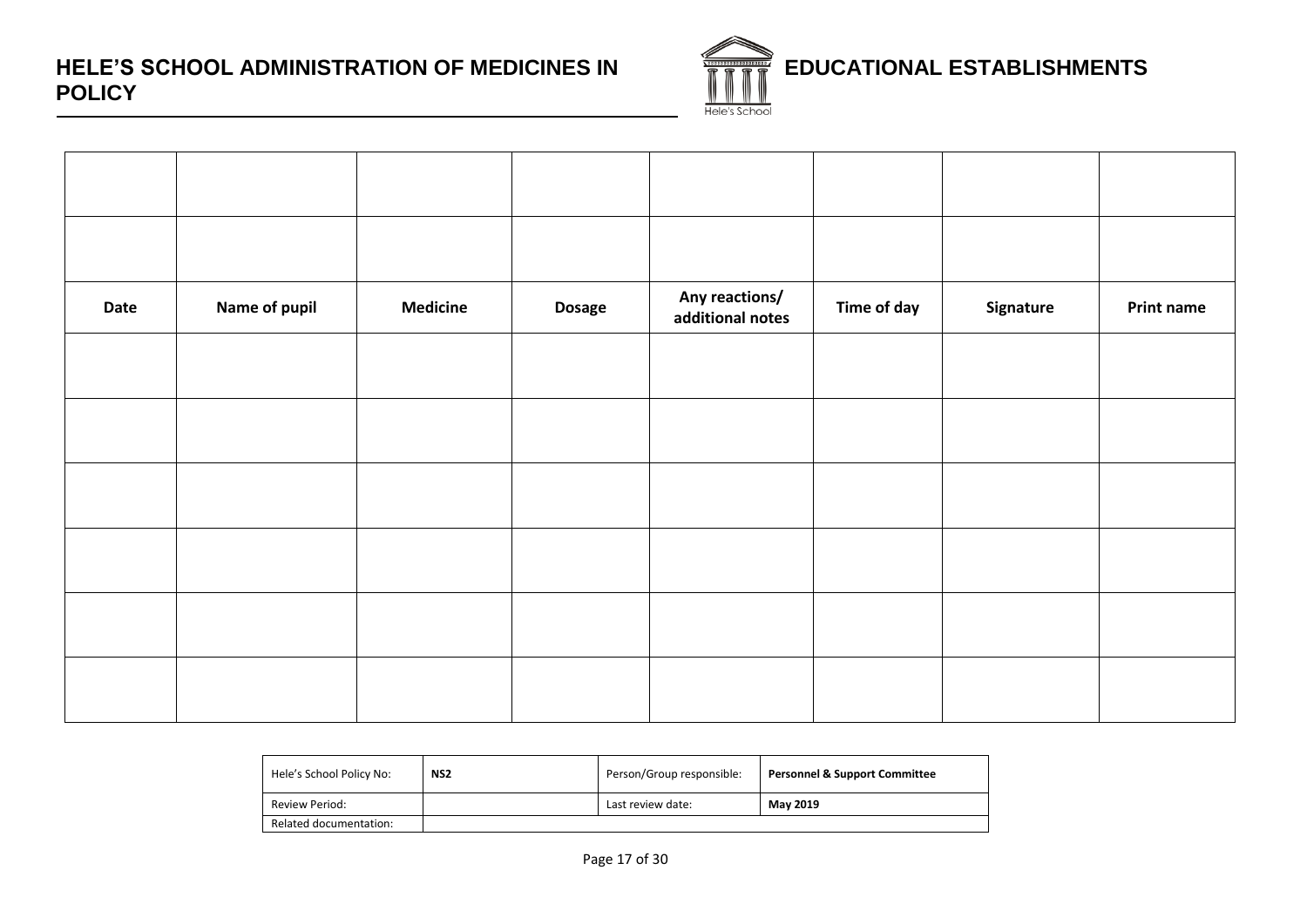# **POLICY**



| Hele's School Policy No: | NS <sub>2</sub> | Person/Group responsible: | <b>Personnel &amp; Support Committee</b> |
|--------------------------|-----------------|---------------------------|------------------------------------------|
| Review Period:           |                 | Last review date:         | <b>May 2019</b>                          |
| Related documentation:   |                 |                           |                                          |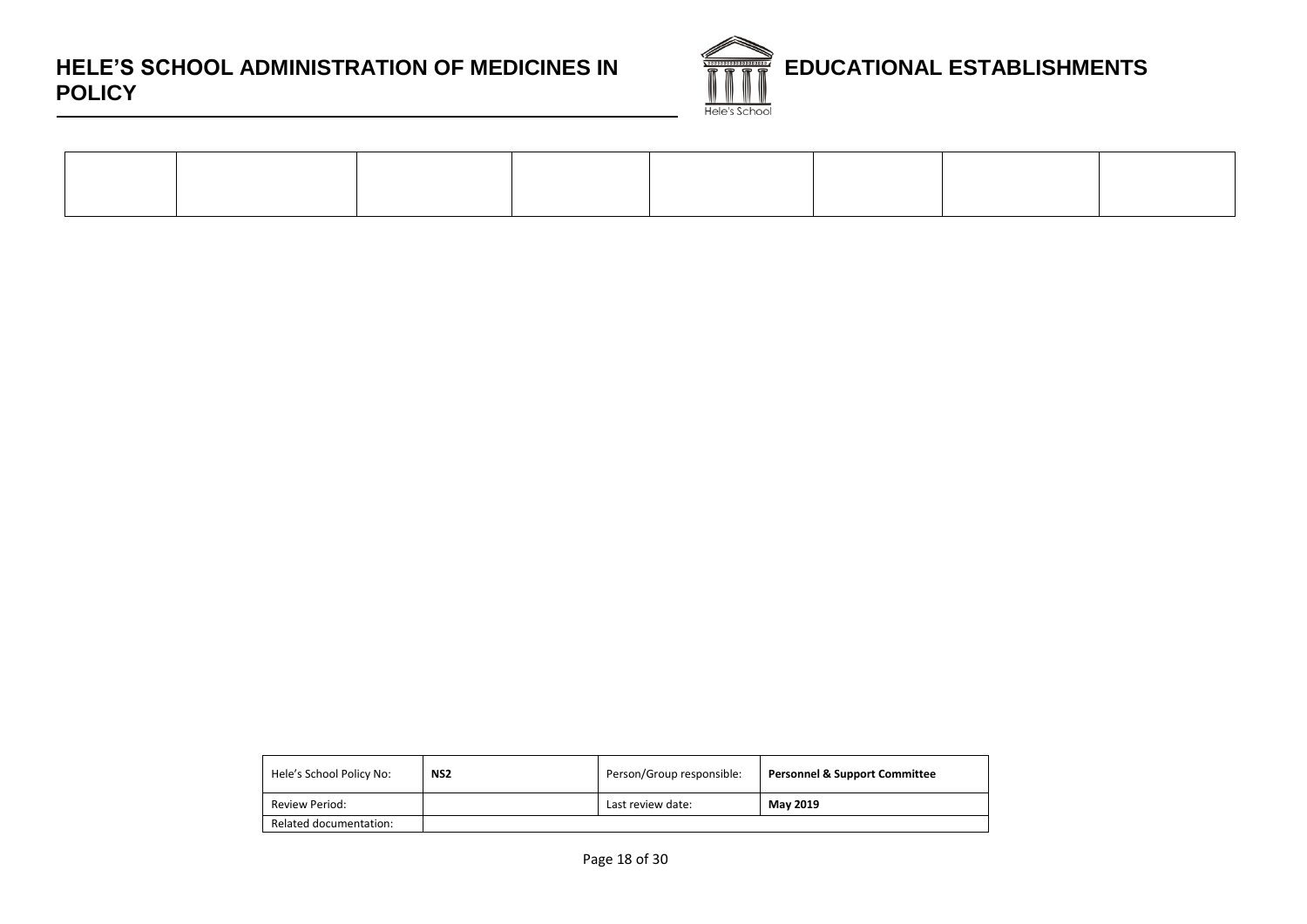

### **Authorisation for the administration of Rectal Diazepam**

| Name of School/Setting |  |
|------------------------|--|
| Child's name           |  |
| Date of birth          |  |
| Home address           |  |
|                        |  |
| GP                     |  |
| Hospital consultant    |  |

\_\_\_\_\_\_\_\_\_\_\_\_\_\_\_\_\_ *[name of child]* should be given Rectal Diazepam\_\_\_\_ mg. If he/she has a \*prolonged epileptic seizure lasting over \_\_\_\_ minutes

**OR**

\*serial seizures lasting over \_\_\_\_\_\_\_\_\_\_\_\_\_\_\_\_\_\_ minutes.

An Ambulance should be called for \*at the beginning of the seizure

**OR**

If the seizure has not resolved \*after \_\_\_\_\_\_\_\_\_\_\_\_\_\_\_\_\_\_ minutes.

(\* please delete as appropriate)

| Doctor's signature: |  |
|---------------------|--|
|                     |  |
| Parent's signature: |  |
|                     |  |
| Print Name:         |  |
|                     |  |
| Date:               |  |

### **NB: Authorisation for the Administration of Rectal Diazepam**

As the indications of when to administer the diazepam vary, an individual authorisation is required for each child. This should be completed by the child's GP, Consultant and/or Epilepsy Specialist Nurse and reviewed regularly. This ensures the medicine is administered appropriately.

The Authorisation should clearly state:

- when the Diazepam is to be given e.g. after 5 minutes; and
- how much medicine should be given.

| Hele's School Policy No: | NS <sub>2</sub> | Person/Group responsible: | <b>Personnel &amp; Support Committee</b> |
|--------------------------|-----------------|---------------------------|------------------------------------------|
| Review Period:           |                 | Last review date:         | May 2019                                 |
| Related documentation:   |                 |                           |                                          |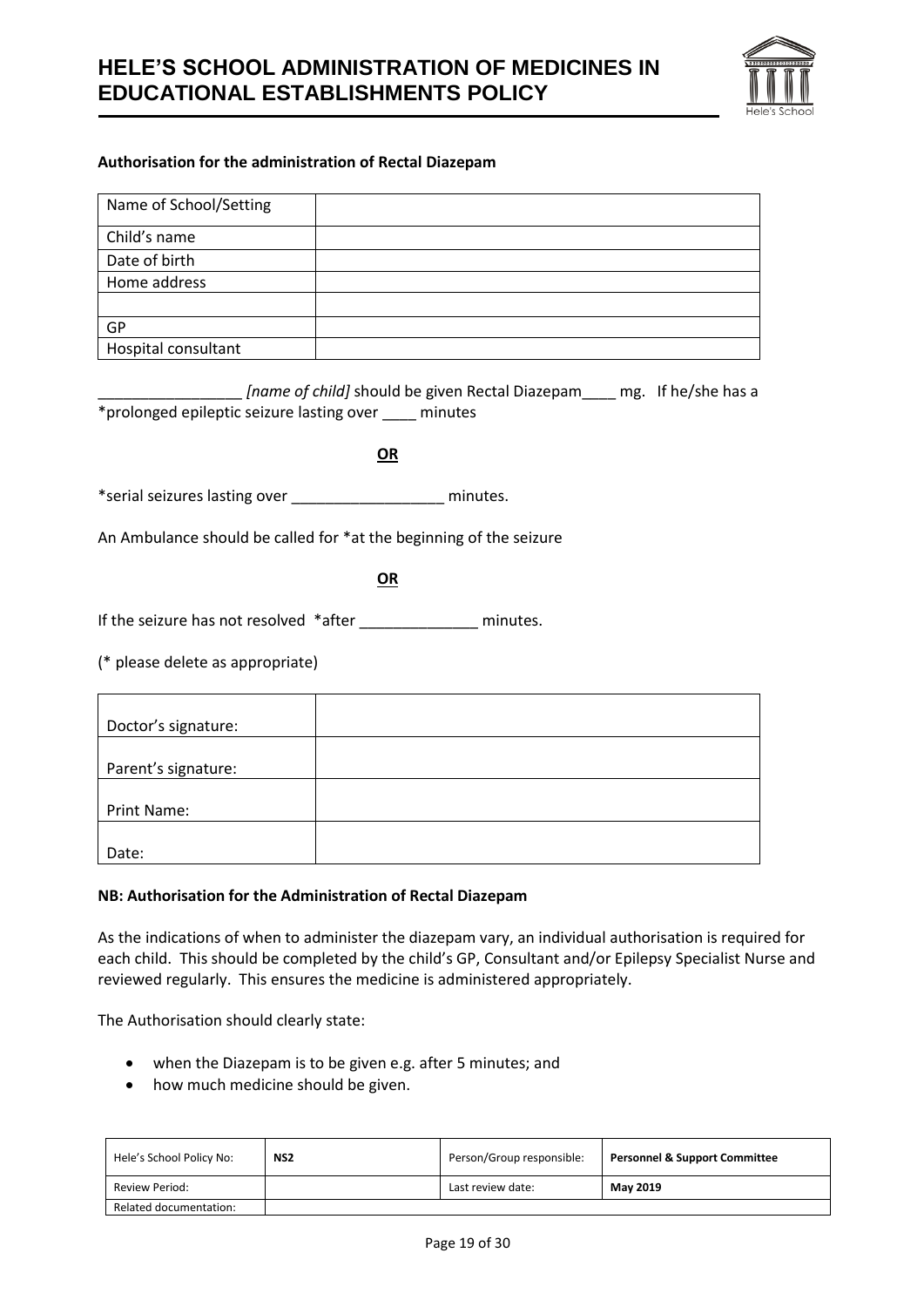

Included on the Authorisation Form should be an indication of when an ambulance is to be summoned. Records of administration should be maintained using Form 4 or similar.

| Hele's School Policy No: | NS <sub>2</sub> | Person/Group responsible: | <b>Personnel &amp; Support Committee</b> |
|--------------------------|-----------------|---------------------------|------------------------------------------|
| Review Period:           |                 | Last review date:         | May 2019                                 |
| Related documentation:   |                 |                           |                                          |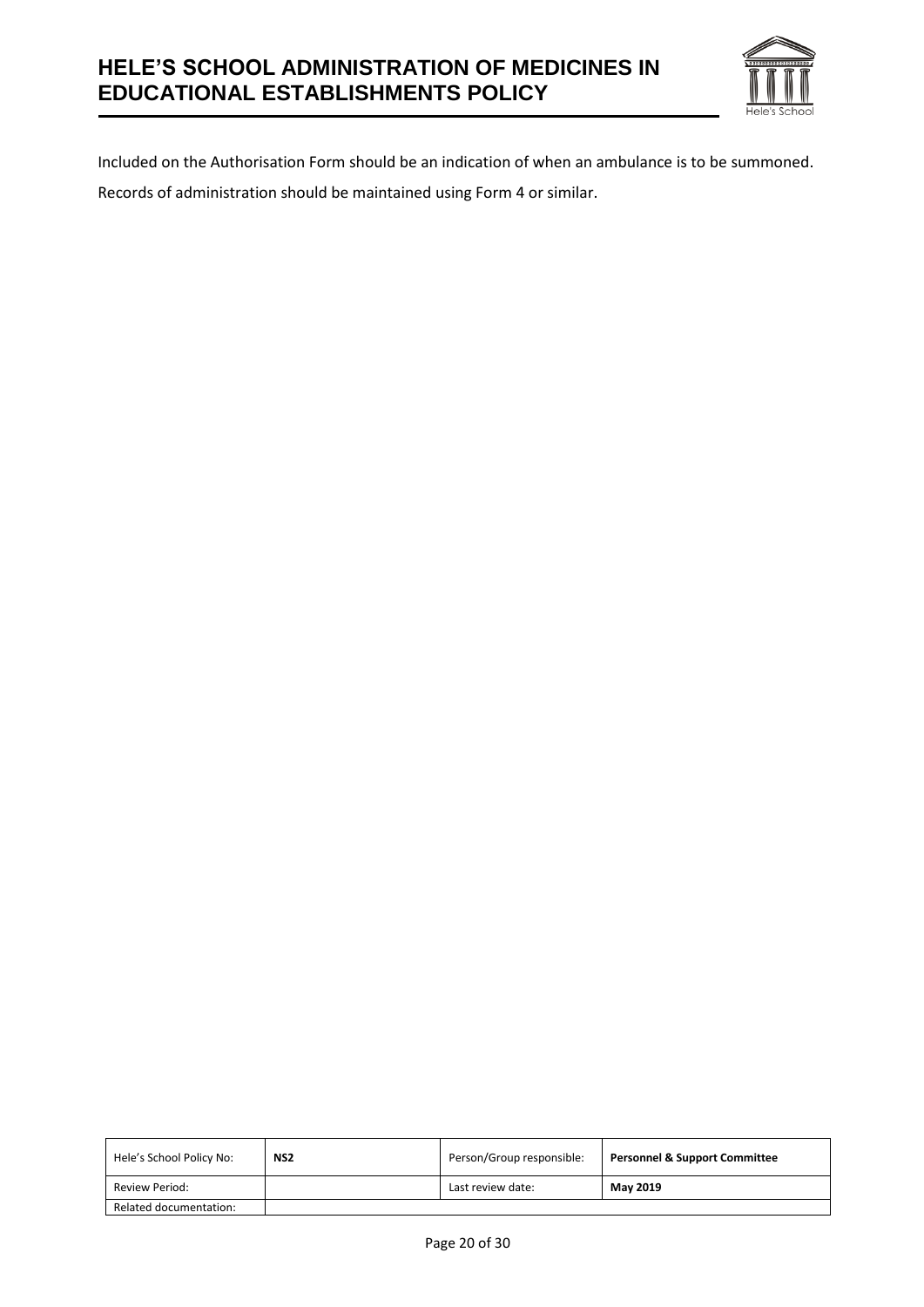

### **Appendix C: COMMON CONDITIONS**

# **CHAPTER 5: COMMON CONDITIONS – PRACTICAL ADVICE ON ASTHMA, EPILEPSY, DIABETES AND ANAPHYLAXIS**

### **INTRODUCTION**

1. The medical conditions in children that most commonly cause concern in schools and settings are asthma, diabetes, epilepsy and severe allergic reaction (anaphylaxis). This chapter provides some basic information about these conditions but it is beyond its scope to provide more detailed medical advice and it is important that the needs of children are assessed on an individual basis.

2. Further information, including advice specifically for schools and settings, is available from leading charities.

3. Training for first-aiders in early years settings must include recognising and responding appropriately to the emergency needs of babies and children with chronic medical conditions.

### **ASTHMA**

### **What is Asthma?**

4. Asthma is common and appears to be increasingly prevalent in children and young people. One in ten children has asthma in the UK.

5. The most common symptoms of asthma are coughing, wheezing or whistling noise in the chest, tight feelings in the chest or getting short of breath. Younger children may verbalise this by saying that their tummy hurts or that it feels like someone is sitting on their chest. Not everyone will get all these symptoms, and some children may only get symptoms from time to time.

6. However in early years settings staff may not be able to rely on younger children being able to identify or verbalise when their symptoms are getting worse, or what medicines they should take and when. It is therefore imperative that early years and primary school staff, who have younger children in their classes, know how to identify when symptoms are getting worse and what to do for children with asthma when this happens. This should be supported by written asthma plans, asthma school cards provided by parents, and regular training and support for staff. Children with significant asthma should have an individual health care plan.

### **Medicine and Control**

7. There are two main types of medicines used to treat asthma, relievers and preventers. Usually a child will only need a reliever during the school day. **Relievers** (blue inhalers) are medicines taken immediately to relieve asthma symptoms and are taken during an asthma attack. They are sometimes

| Hele's School Policy No: | NS <sub>2</sub> | Person/Group responsible: | <b>Personnel &amp; Support Committee</b> |
|--------------------------|-----------------|---------------------------|------------------------------------------|
| Review Period:           |                 | Last review date:         | May 2019                                 |
| Related documentation:   |                 |                           |                                          |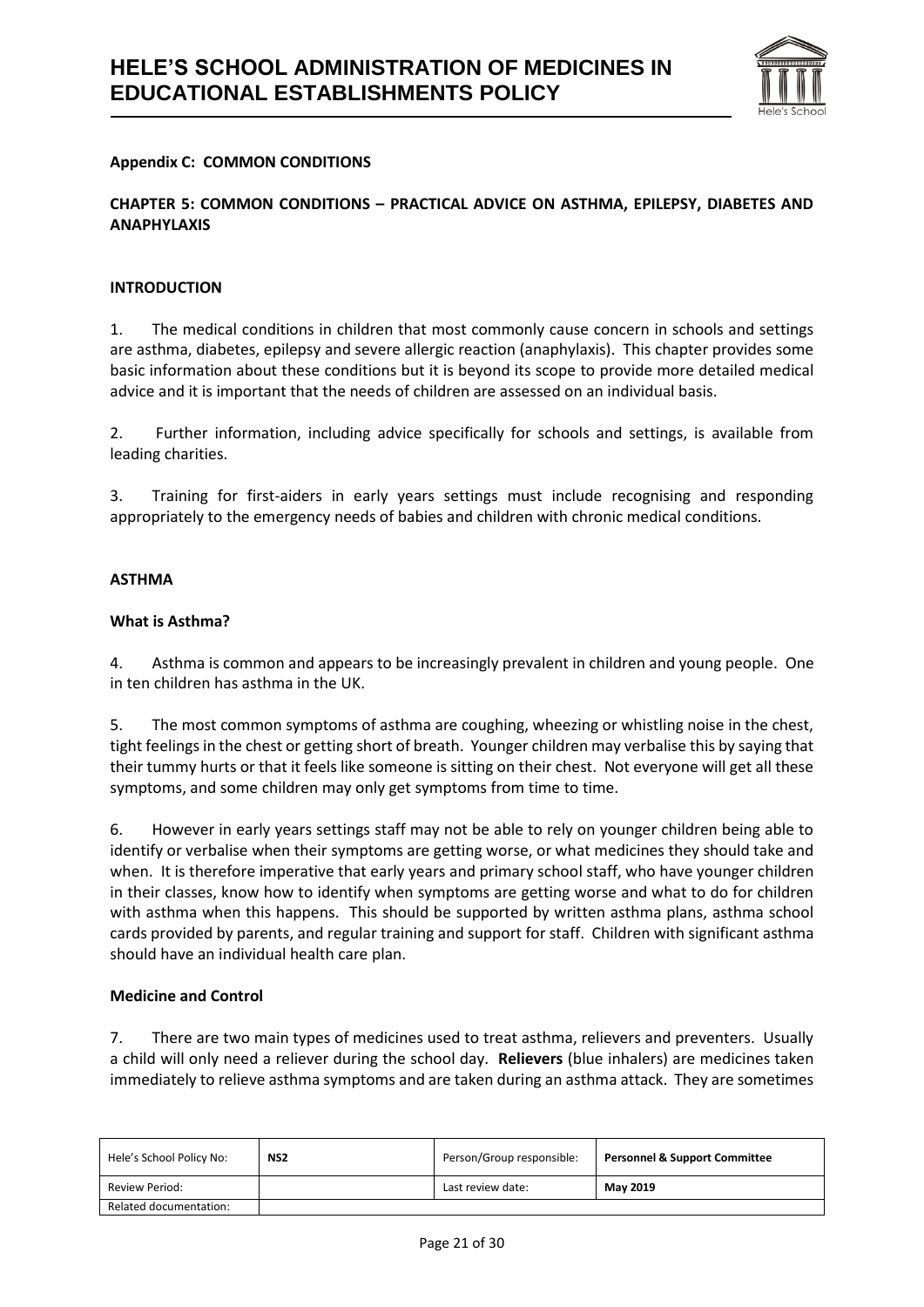

taken before exercise. **Preventers** (brown, red, orange inhalers, sometimes tablets) are usually used out of school hours.

8. **Children with asthma need to have immediate access to their reliever inhalers when they need them.** Inhaler devices usually deliver asthma medicines. A spacer device is used with most inhalers, and the child may need some help to do this. It is good practice to support children with asthma to take charge of and use their inhaler from an early age, and many do.

9. Children who have been taught the correct inhaler technique (usually by the parents) and are able to use their inhalers themselves should be allowed to carry them with them. If the child is too young or immature to take personal responsibility for their inhaler, staff should make sure that it is stored in a safe but readily accessible place, and clearly marked with the child's name. Inhalers should always be available during physical education, sports activities and educational visits.

10. For a child with severe asthma, the health care professional may prescribe a spare inhaler to be kept in the school or setting.

11. The signs of an asthma attack include:

| coughing               |  |
|------------------------|--|
| being short of breath  |  |
| wheezy breathing       |  |
| feeling of tight chest |  |
| being unusually quiet  |  |
|                        |  |

12. When a child has an attack they should be treated according to their individual health care plan or asthma card as previously agreed. An ambulance should be called if:

- the symptoms do not improve sufficiently in 5-10 minutes
- the child is too breathless to speak
- the child is becoming exhausted
- the child looks blue

13. It is important to agree with parents of children with asthma how to recognise when their child's asthma gets worse and what action will be taken. An Asthma School Card (available from Asthma UK) is a useful way to store written information about the child's asthma and should include details about asthma medicines, triggers, individual symptoms and emergency contact numbers for the parent and the child's doctor.

14. A child should have a regular asthma review with their GP or other relevant healthcare professional. Parents should arrange the review and make sure that a copy of their child's management plan is available to the school or setting. Children should have a reliever inhaler with them when they are in school or in a setting.

| Hele's School Policy No: | NS <sub>2</sub> | Person/Group responsible: | <b>Personnel &amp; Support Committee</b> |
|--------------------------|-----------------|---------------------------|------------------------------------------|
| Review Period:           |                 | Last review date:         | Mav 2019                                 |
| Related documentation:   |                 |                           |                                          |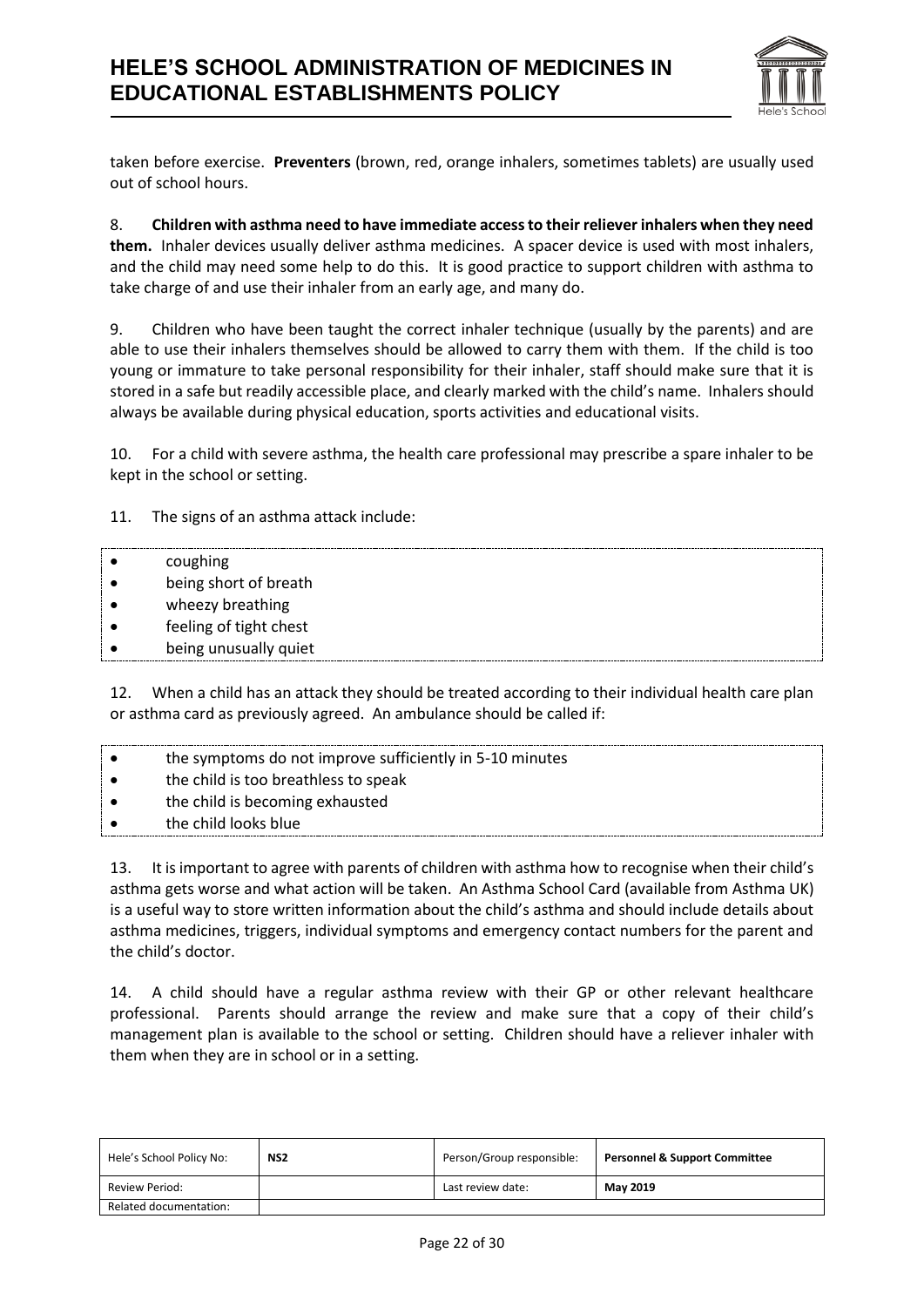

15. Children with asthma should participate in all aspects of the school or setting 'day' including physical activities. They need to take their reliever inhaler with them on all off-site activities. Physical activity benefits children with asthma in the same way as other children. Swimming is particularly beneficial, although endurance work should be avoided. Some children may need to take their reliever asthma medicines before any physical exertion. Warm-up activities are essential before any sudden activity especially in cold weather. Particular care may be necessary in cold or wet weather.

16. Reluctance to participate in physical activities should be discussed with parents, staff and the child. However children with asthma should not be forced to take part if they feel unwell. Children should be encouraged to recognise when their symptoms inhibit their ability to participate.

17. Children with asthma may not attend on some days due to their condition, and may also at times have some sleep disturbances due to night symptoms. This may affect their concentration. Such issues should be discussed with the child's parents or attendance officers as appropriate.

18. All schools and settings should have an asthma policy that is an integral part of the whole school or setting policy on medicines and medical needs. The asthma section should include key information and set out specific actions to be taken (a model policy is available from Asthma UK). The school environment should be asthma friendly, by removing as many potential triggers for children with asthma as possible.

19. All staff, particularly PE teachers, should have training or be provided with information about asthma once a year. This should support them to feel confident about recognising worsening symptoms of asthma, knowing about asthma medicines and their delivery and what to do if a child has an asthma attack.

### **EPILEPSY**

### **What is Epilepsy?**

20. Children with epilepsy have repeated seizures that start in the brain. An epileptic seizure, sometimes called a fit, turn or blackout can happen to anyone at any time. Seizures can happen for many reasons. At least one in 200 children has epilepsy and around 80 per cent of those children attend mainstream school. Most children with diagnosed epilepsy never have a seizure during the school day. Epilepsy is a very individual condition.

21. Seizures can take many different forms and a wide range of terms may be used to describe the particular seizure pattern that individual children experience. Parents and health care professionals should provide information to schools, to be incorporated into the individual health care plan, setting out the particular pattern of an individual child's epilepsy. If a child does experience a seizure in a school or setting, details should be recorded and communicated to parents including:

| Hele's School Policy No: | NS <sub>2</sub> | Person/Group responsible: | <b>Personnel &amp; Support Committee</b> |
|--------------------------|-----------------|---------------------------|------------------------------------------|
| Review Period:           |                 | Last review date:         | May 2019                                 |
| Related documentation:   |                 |                           |                                          |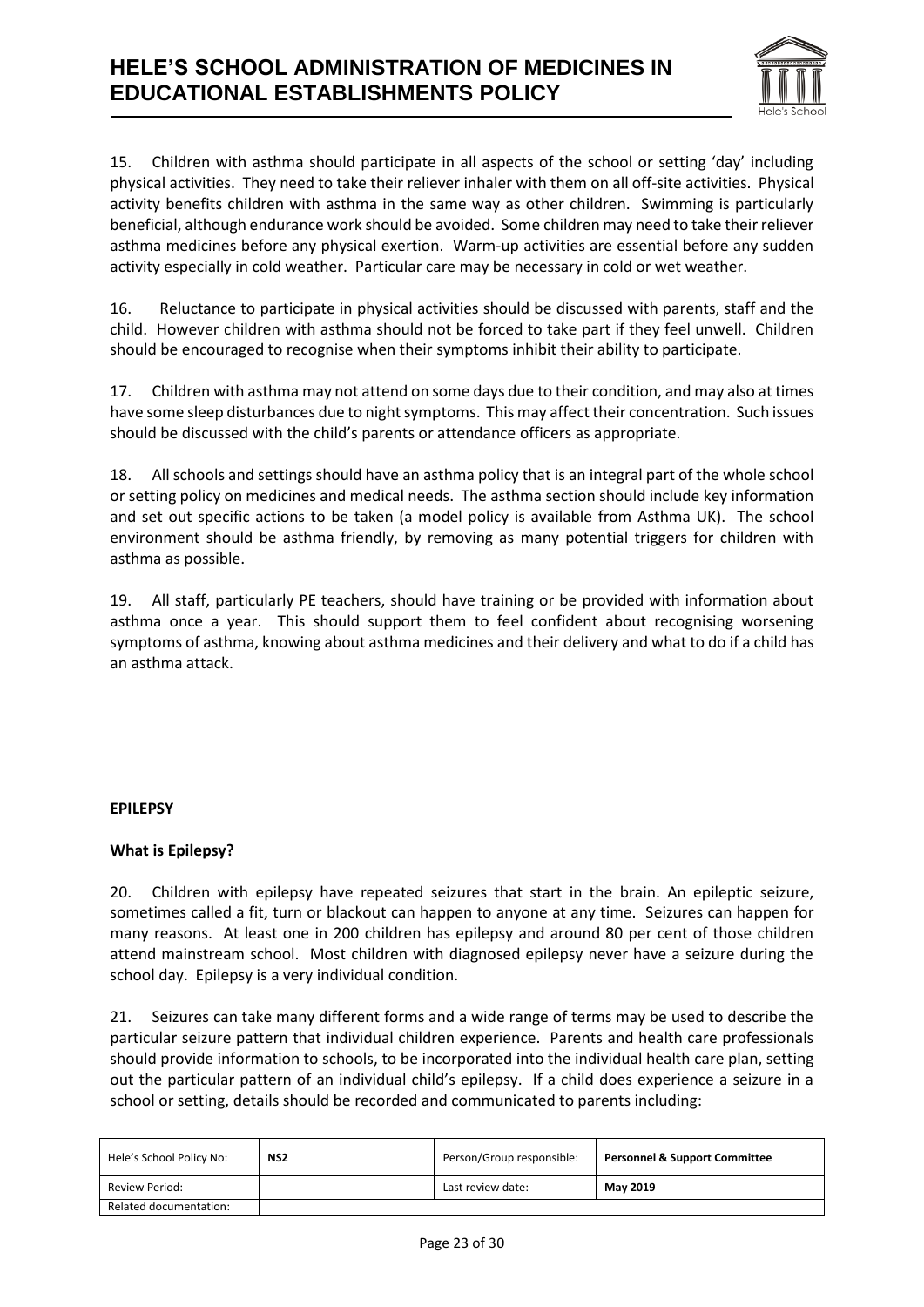

- any factors which might possibly have acted as a trigger to the seizure  $-$  e.g. visual/auditory stimulation, emotion (anxiety, upset)
- any unusual "feelings" reported by the child prior to the seizure
- parts of the body demonstrating seizure activity e.g. limbs or facial muscles
- the timing of the seizure when it happened and how long it lasted
- whether the child lost consciousness
- whether the child was incontinent

This will help parents to give more accurate information on seizures and seizure frequency to the child's specialist.

22. What the child experiences depends whether all or which part of the brain is affected. Not all seizures involve loss of consciousness. When only a part of the brain is affected, a child will remain conscious with symptoms ranging from the twitching or jerking of a limb to experiencing strange tastes or sensations such as pins and needles. Where consciousness is affected, a child may appear confused, wander around and be unaware of their surroundings. They could also behave in unusual ways such as plucking at clothes, fiddling with objects or making mumbling sounds and chewing movements. They may not respond if spoken to. Afterwards, they may have little or no memory of the seizure.

23. In some cases, such seizures go on to affect all of the brain and the child loses consciousness. Such seizures might start with the child crying out, then the muscles becoming stiff and rigid. The child may fall down. Then there are jerking movements as muscles relax and tighten rhythmically. During a seizure breathing may become difficult and the child's colour may change to a pale blue or grey colour around the mouth. Some children may bite their tongue or cheek and may wet themselves.

24. After a seizure a child may feel tired, be confused, have a headache and need time to rest or sleep. Recovery times vary. Some children feel better after a few minutes while others may need to sleep for several hours.

25. Another type of seizure affecting all of the brain involves a loss of consciousness for a few seconds. A child may appear 'blank' or 'staring', sometimes with fluttering of the eyelids. Such absence seizures can be so subtle that they may go unnoticed. They might be mistaken for daydreaming or not paying attention in class. If such seizures happen frequently they could be a cause of deteriorating academic performance**.** 

# **Medicine and Control**

26. Most children with epilepsy take anti-epileptic medicines to stop or reduce their seizures. Regular medicine should not need to be given during school hours.

27. Triggers such as anxiety, stress, tiredness or being unwell may increase a child's chance of having a seizure. Flashing or flickering lights and some geometric shapes or patterns can also trigger seizures. This is called photosensitivity. It is very rare. Most children with epilepsy can use computers and watch television without any problem.

| Hele's School Policy No: | NS <sub>2</sub> | Person/Group responsible: | <b>Personnel &amp; Support Committee</b> |
|--------------------------|-----------------|---------------------------|------------------------------------------|
| Review Period:           |                 | Last review date:         | Mav 2019                                 |
| Related documentation:   |                 |                           |                                          |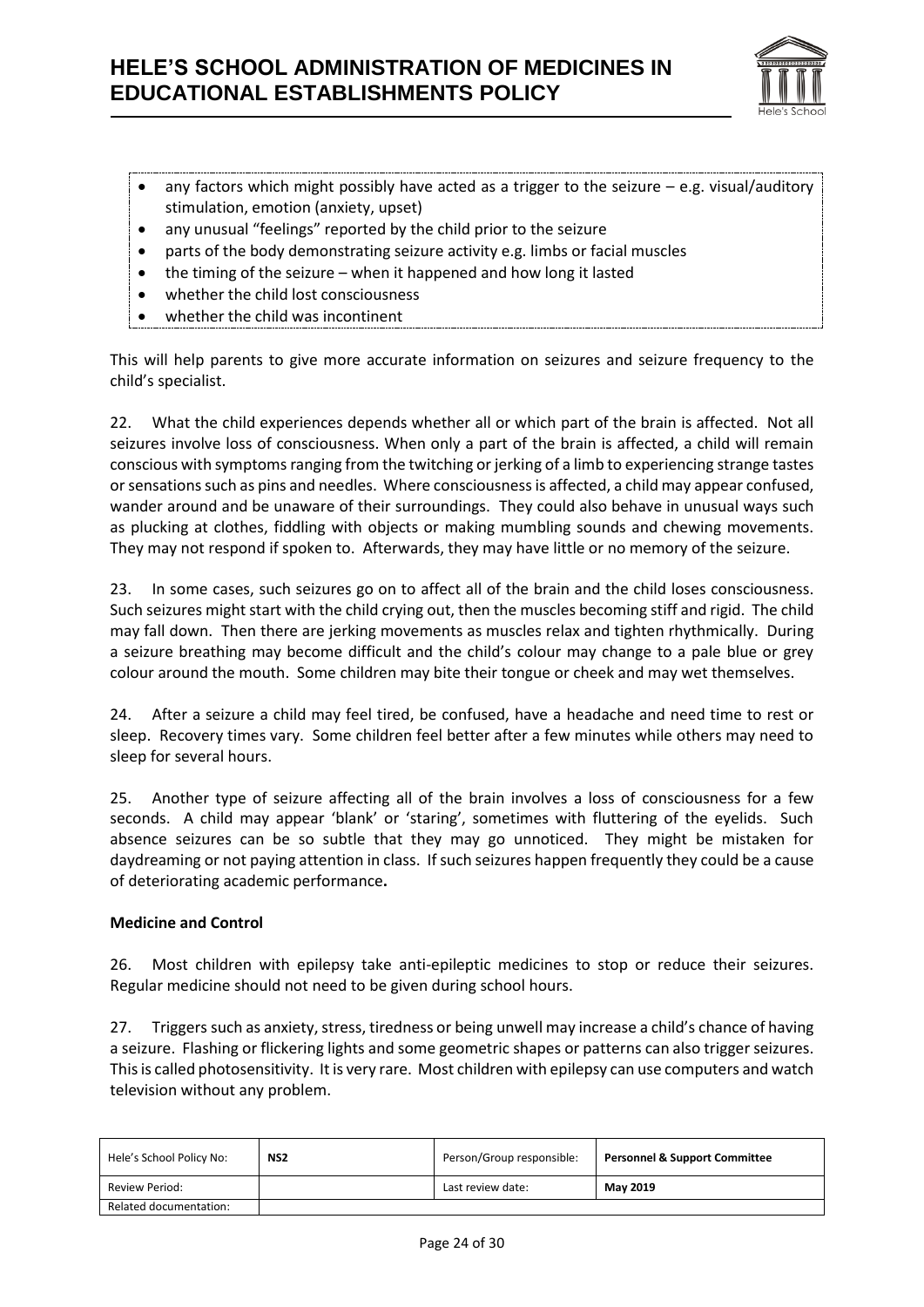

28. Children with epilepsy should be included in all activities. Extra care may be needed in some areas such as swimming or working in science laboratories. Concerns about safety should be discussed with the child and parents as part of the health care plan.

During a seizure it is important to make sure the child is in a safe position, not to restrict a child's movements and to allow the seizure to take its course. In a convulsive seizure putting something soft under the child's head will help to protect it. Nothing should be placed in their mouth. After a convulsive seizure has stopped, the child should be placed in the recovery position and stayed with, until they are fully recovered.

29. An ambulance should be called during a convulsive seizure if:

- it is the child's first seizure
- the child has injured him/herself badly
- the child has problems breathing after a seizure
- a seizure lasts longer than the period set out in the child's health care plan
- a seizure lasts for five minutes, if you do not know how long they usually last for that child
- there are repeated seizures, unless this is usual for the child as set out in the child's health care plan

30. Such information should be an integral part of the school or setting's emergency procedures and also relate specifically to the child's individual health care plan. The health care plan should clearly identify the type or types of seizures, including seizure descriptions, possible triggers and whether emergency intervention may be required.

31. Most seizures last for a few seconds or minutes, and stop of their own accord. Some children who have longer seizures or seizures that repeat themselves with very little break will be prescribed either Midazolam or Stesolid. Children who are prone to longer seizures may be prescribed Midazolam or Stesolid which are effective emergency treatments. The paediatrician or other appropriate health professional should provide guidance as to when to administer medicines and why.

32. Training in the administration of Midazolam or Stesolid is essential and staff must be updated annually. Currently school nurses train in schools and children's community nurses train in early years establishments. Children prescribed Midazolam **must** have a protocol provided by the paediatrician which has been agreed with the parents. This will explain the seizure types and provide instruction on when to administer the medicine. Midazolam is a liquid solution given into the mouth or nasal passages which is absorbed by the mucous membrane. Diazepam is given rectally as a suppository, again it is absorbed into the mucous membrane. Both medications cause drowsiness so it is important to stay with the child after administration.

33. Children and young people requiring rectal Diazepam will vary in age, background and ethnicity, and will have differing levels of need, ability and communication skills. If arrangements can be made for two adults, at least one of the same gender as the child, to be present for such treatment, this minimises the potential for accusations of abuse (although this risk should be kept in perspective).

| Hele's School Policy No: | NS <sub>2</sub> | Person/Group responsible: | <b>Personnel &amp; Support Committee</b> |
|--------------------------|-----------------|---------------------------|------------------------------------------|
| Review Period:           |                 | Last review date:         | May 2019                                 |
| Related documentation:   |                 |                           |                                          |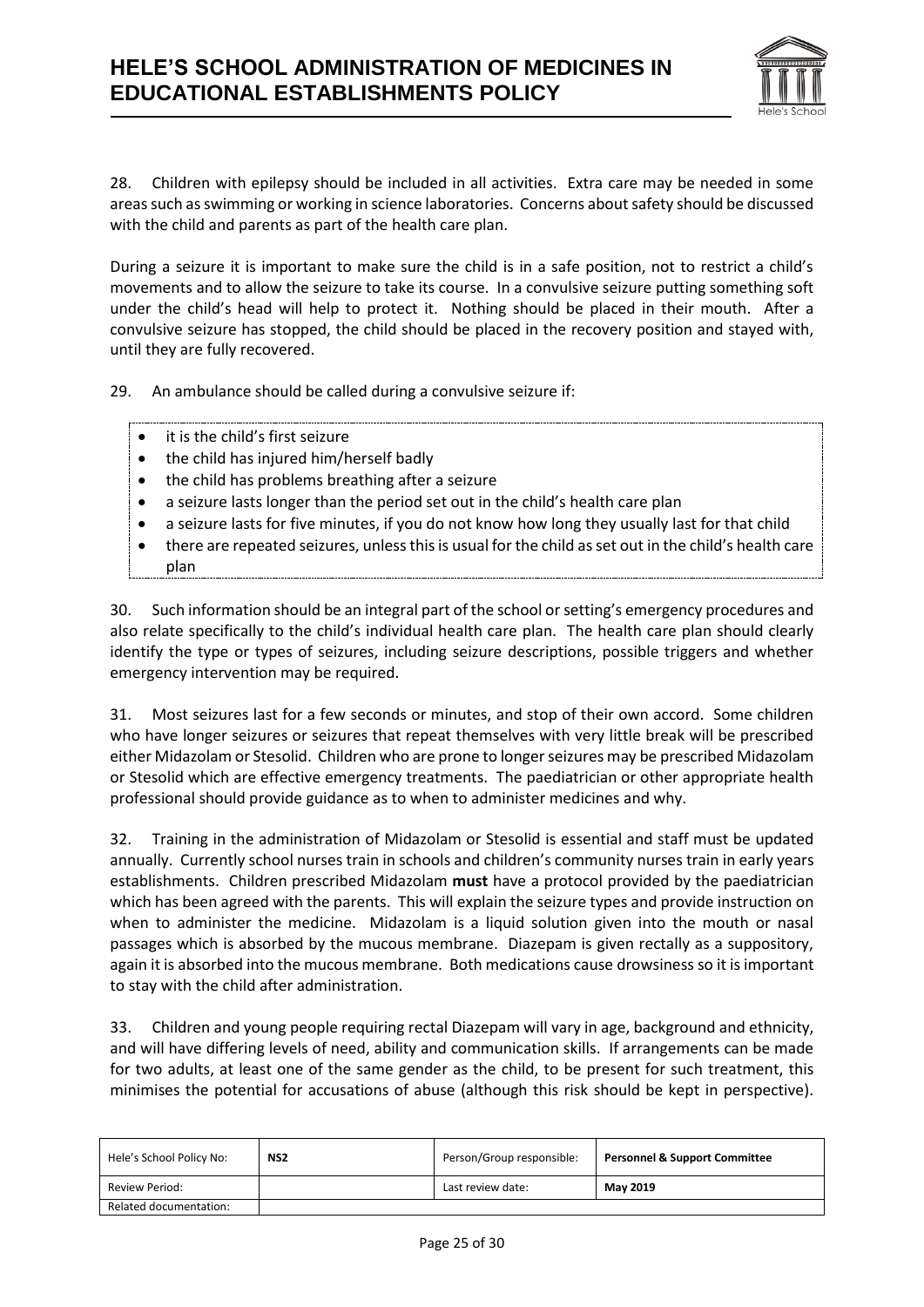

Two adults can also ease practical administration of treatment. Staff should protect the dignity of the child as far as possible, even in emergencies. The criteria under the national standards for under-8s day care require the registered person to ensure the privacy of children when intimate care is being provided.

## **DIABETES**

### **What is Diabetes?**

34. Diabetes is a condition where the level of glucose in the blood rises. This is either due to the lack of insulin (Type 1 diabetes) or because there is insufficient insulin for the child's needs or the insulin is not working properly (Type 2 diabetes). Type 2 is rare locally.

35. About one in 550 school-age children has diabetes. The majority of children have Type 1 diabetes. They normally need to have daily insulin injections, to monitor their blood glucose level and to eat regularly according to their personal dietary plan. Children with Type 2 diabetes may be treated by diet and exercise alone but it is usually medicated.

36. Each child may experience different symptoms and this should be discussed when drawing up the health care plan. After diagnosis, all children enter school with a health plan detailing the symptoms of a hypoglycaemic episode ("hypo") and how the family have chosen to treat it. Greater than usual need to go to the toilet or to drink, tiredness and weight loss may indicate poor diabetic control, and staff will naturally wish to draw any such signs to the parents' attention.

### **Medicine and Control**

37. The diabetes of the majority of children is controlled by injections of insulin each day. Younger children may be on twice daily injections which are given outside school hours; however many are changing to multiple daily injections which include one at lunch time: this reduces the risks of **hyperglycaemic** incidents or "hypers". It is increasingly likely that staff may be asked to give or assist with insulin injections for younger children. Older children may be able to manage their own injections or may only need supervision; they should be offered a suitable private place to do this. Occasionally an older child may have their insulin delivered by an insulin pump.

38. Increasingly, older children are taught to count their carbohydrate intake and adjust their insulin accordingly. This means that they have a daily dose of long-acting insulin at home, usually at bedtime, and then insulin with breakfast, lunch and the evening meal, as well as before substantial snacks. The child is taught how much insulin to give with each meal, depending on the amount of carbohydrate eaten. They may or may not need to test blood sugar prior to the meal and to decide how much insulin to give. Diabetic specialists would only implement this type of regime when they were confident that the child was competent. The child is then responsible for the injections and the regime would be set out in the individual health care plan.

39. Children with diabetes need to ensure that their blood glucose levels remain stable and may check their levels by taking a small sample of blood and using a small monitor at regular intervals. They

| Hele's School Policy No: | NS <sub>2</sub> | Person/Group responsible: | <b>Personnel &amp; Support Committee</b> |
|--------------------------|-----------------|---------------------------|------------------------------------------|
| Review Period:           |                 | Last review date:         | May 2019                                 |
| Related documentation:   |                 |                           |                                          |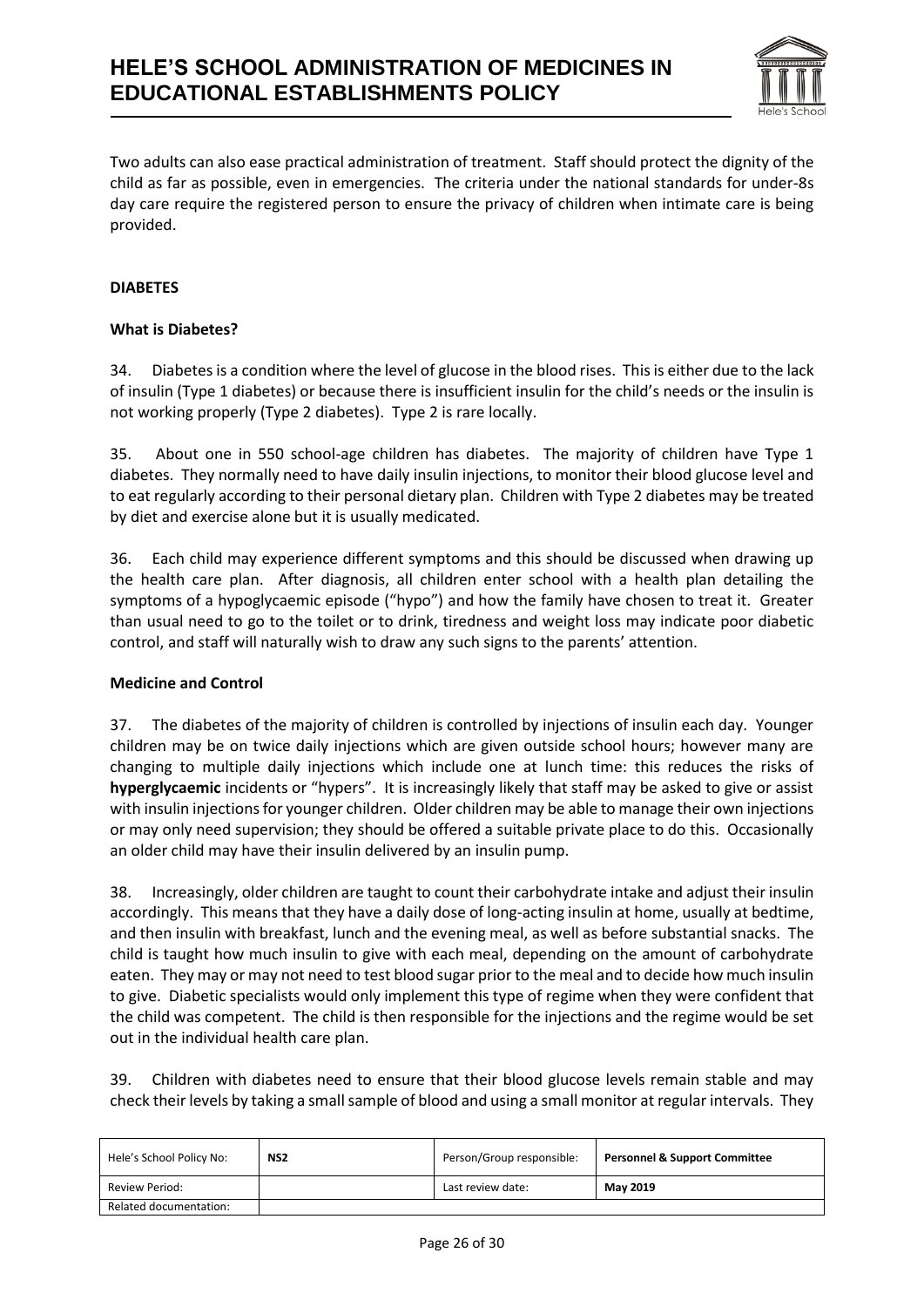

may need to do this during the school lunch break, before PE or more regularly if their insulin needs adjusting. Generally, older children will be able to do this for themselves and will simply need a suitable place to do so. However, younger children may need adult supervision to carry out the test and/or interpret test results.

40. When staff agree to administer blood glucose tests or insulin injections, they should be trained by an appropriate health professional.

41. Children with diabetes need to be allowed to eat regularly during the day. This may include eating snacks during class-time or prior to exercise. Schools may need to make special arrangements for pupils with diabetes if the school has staggered lunchtimes. If a meal or snack is missed, or after strenuous activity, the child may experience a hypoglycaemic episode during which blood glucose level fall too low. Staff in charge of physical education or other physical activity sessions should be aware of the need for children with diabetes to have glucose tablets or a sugary drink to hand.

42. Staff should be aware that the following symptoms, either individually or combined, may be indicators of low blood sugar - a **hypoglycaemic reaction** ("hypo") in a child with diabetes:

- hunger
- sweating
- drowsiness
- pallor
- glazed eyes
- shaking or trembling
- lack of concentration
- irritability
- headache
- mood changes, especially angry or aggressive behaviour

43. Each child may experience different symptoms and this should be discussed when drawing up a health care plan. The health plan should be checked annually with parents.

44. If a child has a "hypo", it is very important that the child is not left alone and that a fast acting sugar, such as glucose tablets, a glucose rich gel, or a sugary drink is brought to the child and given immediately. Slower acting starchy food, such as a sandwich or two biscuits and a glass of milk, should be given once the child has recovered, some 10-15 minutes later.

45. An ambulance should be called if:

- the child's recovery takes longer than 10-15 minutes
- the child becomes unconscious

46. Some children may experience **hyperglycaemia** (high glucose level) and have a greater than usual need to go to the toilet or to drink. Tiredness and weight loss may indicate poor diabetic control, and staff will naturally wish to draw any such signs to the parents' attention. If the child is unwell,

| Hele's School Policy No: | NS <sub>2</sub> | Person/Group responsible: | <b>Personnel &amp; Support Committee</b> |
|--------------------------|-----------------|---------------------------|------------------------------------------|
| Review Period:           |                 | Last review date:         | Mav 2019                                 |
| Related documentation:   |                 |                           |                                          |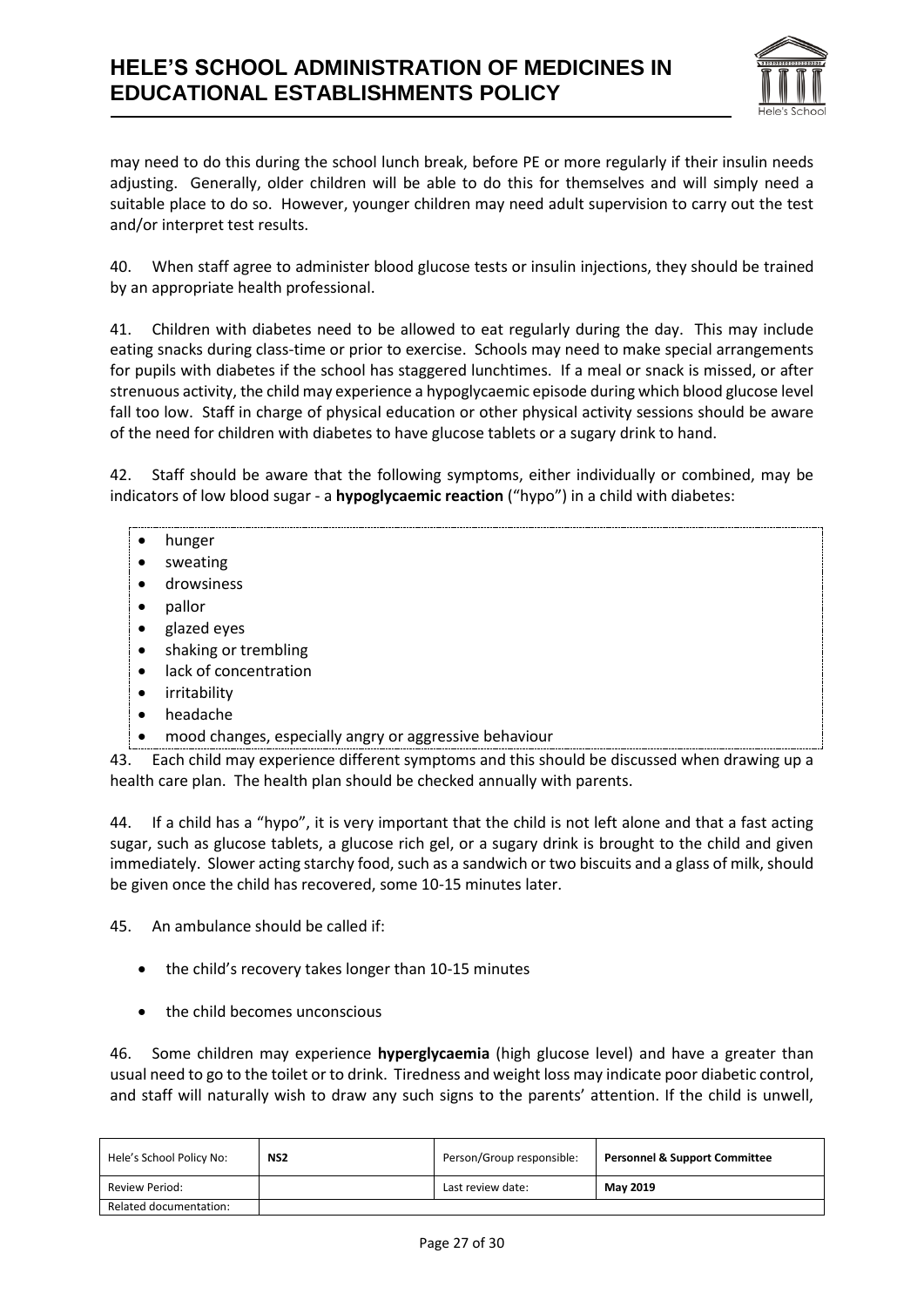

vomiting or has diarrhoea this can lead to dehydration. If the child is giving off a smell of pear drops or acetone this may be a sign of ketosis and dehydration and the child will need urgent medical attention.

47. Such information should be an integral part of the school or setting's emergency procedures and also relate specifically to the child's individual health care plan.

## **ANAPHYLAXIS**

### **What is anaphylaxis?**

48. Anaphylaxis is an acute, severe allergic reaction requiring immediate medical attention. It usually occurs within seconds or minutes of exposure to a certain food or substance, but on rare occasions may happen after a few hours.

49. Common triggers include peanuts, tree nuts, sesame, eggs, cow's milk, fish, certain fruits such as kiwifruit, and also penicillin, latex and the venom of stinging insects (such as bees, wasps or hornets).

50. The most severe result of allergic reaction is anaphylactic shock, when the blood pressure falls dramatically, the airways narrow, causing breathing difficulties, and the patient loses consciousness.

51. Less severe symptoms may include tingling or itching in the mouth, hives anywhere on the body, generalised flushing of the skin or abdominal cramps, nausea and vomiting. Even where mild symptoms are present, the child should be watched carefully; the symptoms may be heralding the start of a more serious reaction.

# **Medicine and Control**

52. All children should be prescribed an oral antihistamine as a first line of treatment; training indicates which symptoms may be treated in this way and which symptoms require treating with adrenaline (also known as epinephrine). The treatment for a severe allergic reaction is an injection of adrenaline. Pre-loaded injection devices containing one measured dose of adrenaline are available on prescription. The devices are available in two strengths – adult and junior.

53. Should a severe allergic reaction occur the adrenaline injection should be administered into the muscle of the upper outer thigh. **An ambulance should always be called.**

54. Staff that volunteer to be trained in the use of these devices can be reassured that they are simple to administer. Adrenaline injectors, given in accordance with the manufacturer's instructions, are a well-understood and safe delivery mechanism. It is not possible to give too large a dose using this device. The needle is not seen until after it has been withdrawn from the child's leg. In cases of doubt it is better to give the injection than to hold back.

55. The decision on how many adrenaline devices the school or setting should hold, and where to store them, has to be decided on an individual basis between the head, the child's parents and medical staff involved.

| Hele's School Policy No: | NS <sub>2</sub> | Person/Group responsible: | <b>Personnel &amp; Support Committee</b> |
|--------------------------|-----------------|---------------------------|------------------------------------------|
| Review Period:           |                 | Last review date:         | May 2019                                 |
| Related documentation:   |                 |                           |                                          |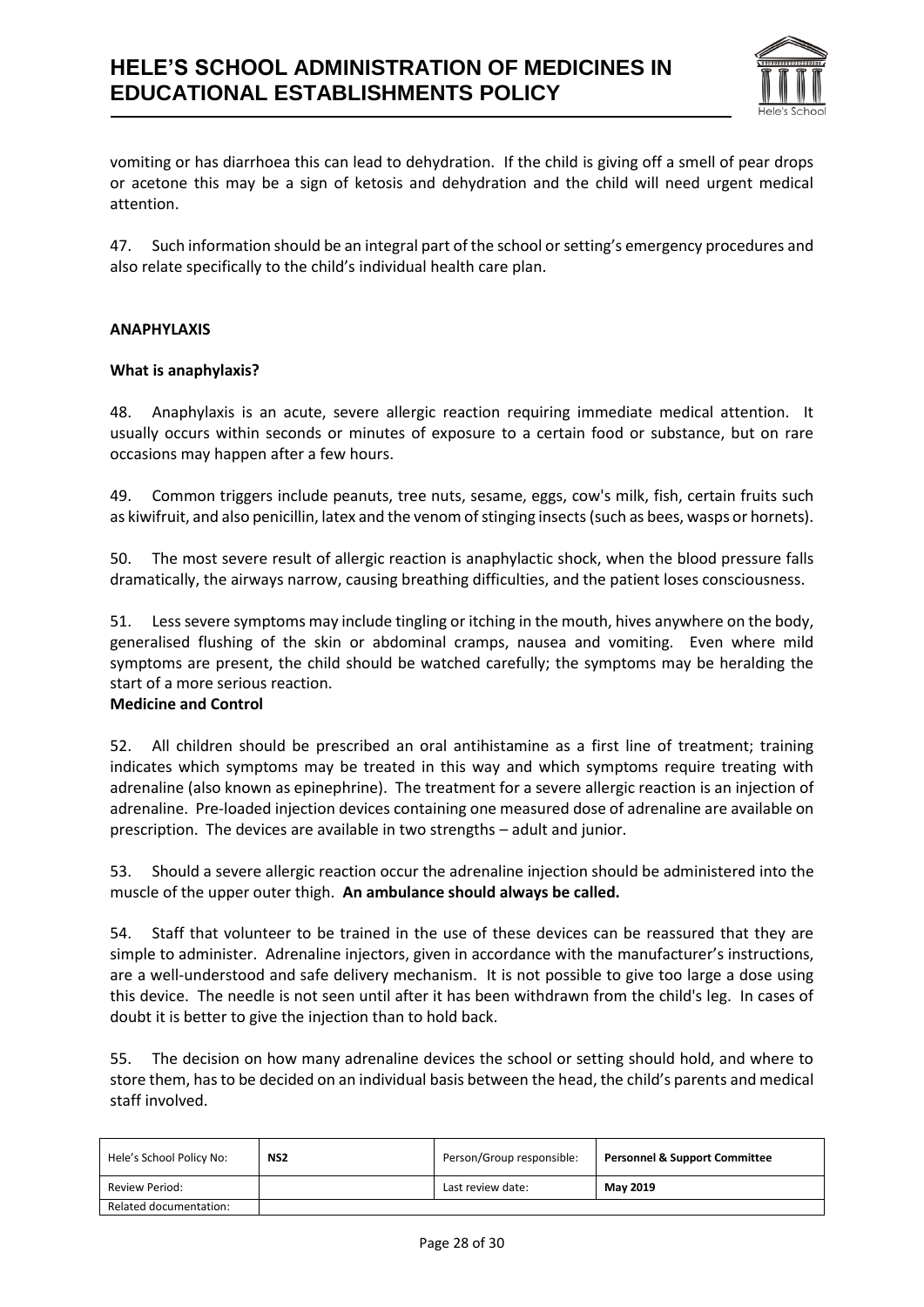

56. Where children are considered to be sufficiently responsible to carry their emergency treatment on their person, there should always be a spare set kept safely which is not locked away, is accessible to all staff and is identifies for the particular child. In large schools or split sites it is often quicker for staff to use an injector that is with the child rather than taking time to collect one from a central location.

57. Studies have shown that the risks for allergic children are reduced where an individual health care plan is in place. The plan will need to be agreed by the child's parents, the school and the treating doctor. The doctor will usually prescribe and leave plan details to other medical staff.

58. Important issues specific to anaphylaxis to be covered include:

- anaphylaxis what may trigger it
- what to do in an emergency
- prescribed medicine
- food management
- precautionary measures

59. Once staff have agreed to administer medicine to an allergic child in an emergency, a training session will need to be provided by local health services. Staff should have the opportunity to practise with trainer injection devices.

60. Day to day policy measures are needed for food management, awareness of the child's needs in relation to the menu, individual meal requirements and snacks in school. When kitchen staff are employed by a separate organisation, it is important to ensure that the catering supervisor is fully aware of the child's particular requirements. A 'kitchen code of practice' could be put in place.

61. Parents often ask for the head to exclude from the premises the food to which their child is allergic. This is not always feasible, although appropriate steps to minimise any risks to allergic children should be taken.

62. Children who are at risk of severe allergic reactions are not ill in the usual sense. They are normal children in every respect – except that if they come into contact with a certain food or substance, they may become very unwell. It is important that these children are not stigmatised or made to feel different. It is important, too, to allay parents' fears by reassuring them that prompt and efficient action will be taken in accordance with medical advice and guidance.

63. Anaphylaxis is manageable. With sound precautionary measures and support from the staff, school life may continue as normal for all concerned.

| Hele's School Policy No: | NS <sub>2</sub> | Person/Group responsible: | <b>Personnel &amp; Support Committee</b> |
|--------------------------|-----------------|---------------------------|------------------------------------------|
| Review Period:           |                 | Last review date:         | May 2019                                 |
| Related documentation:   |                 |                           |                                          |